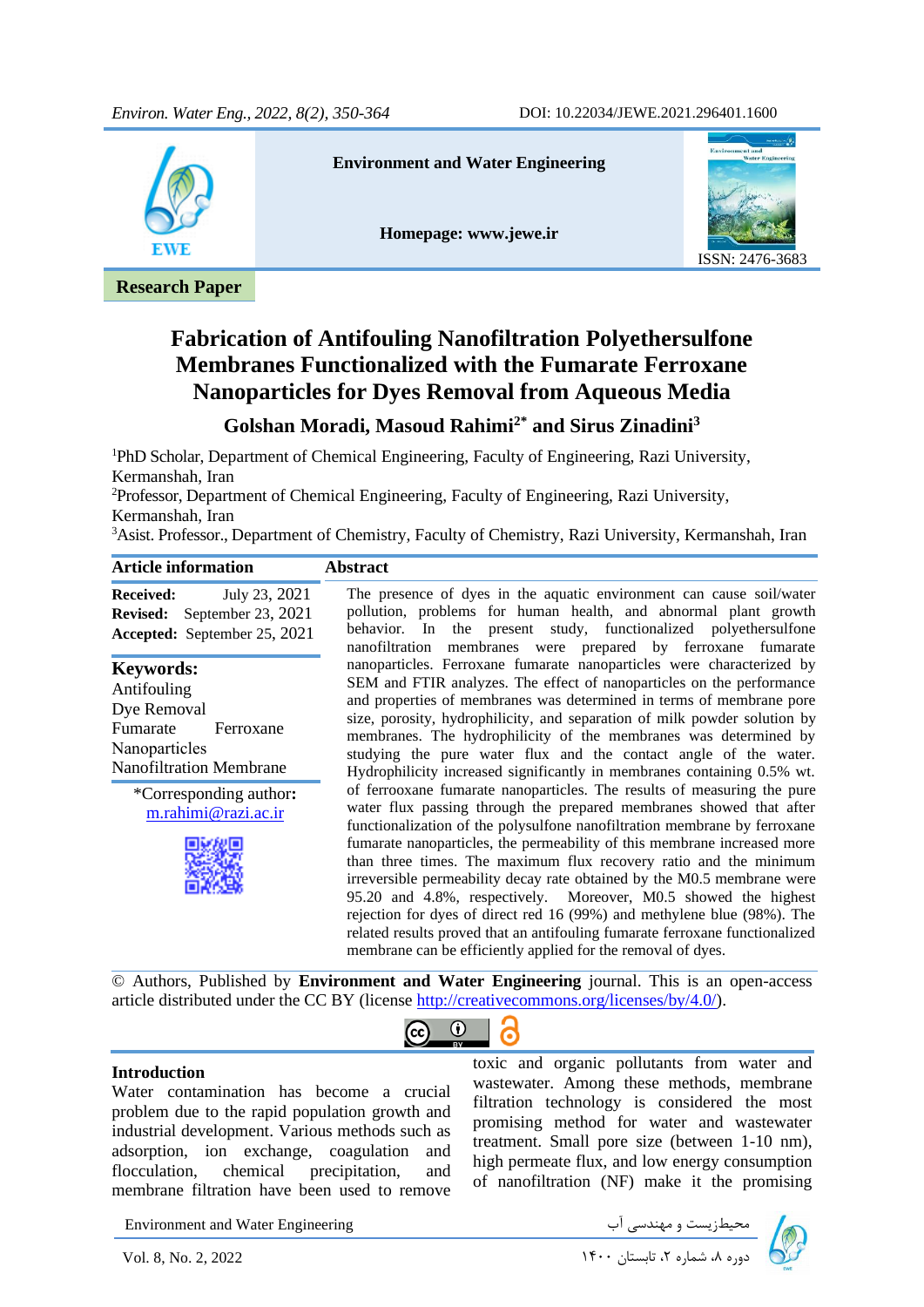membrane filtration method for the removal of dye from water and wastewater. Hence, in the present study, the fumarate ferroxane functionalized polyethersulfone (PES) NF membranes were prepared for dye removal. The cationic dye of Methylene blue and the anionic dye of Direct red 16 was selected as the testing dye pollutions.

#### **Materials and methods**

At first, the fumarate ferroxane nanoparticles were synthesized and then incorporated (at different concentrations of 0.3, 0.5, and 1 wt.%) into the PES NF membrane via the phase inversion technique. The compositions of casting solutions are shown in Table 1. In order to characterize the synthesized fumarate ferroxane nanoparticles the scanning electron microscope (SEM, TESCAN, MIRAIII, Czech) and Fourier transform infrared (FTIR) spectroscopy (Nicolet Avatar 370) were used. SEM analysis was also used to study the morphology of the prepared membranes. The overall porosity and mean pore radius of the membranes were calculated by the gravimetric method and Guerout–Elford–Ferry equation, respectively. Water contact angle measurements were carried out to study the surface hydrophilicity of the membranes. A contact angle between a 2-μl water droplet and different spots on the membrane surface was measured.

|  |  |  | Table 1 The composition of the casting solutions |  |  |  |
|--|--|--|--------------------------------------------------|--|--|--|
|--|--|--|--------------------------------------------------|--|--|--|

| Membrane<br>code | <b>PES</b><br>$(wt.\%)$ | Fumarate<br>ferroxane<br>$(wt.\%)$ | <b>PVP</b><br>(wt.%) | <b>DMAc</b><br>$(wt.\%)$ |
|------------------|-------------------------|------------------------------------|----------------------|--------------------------|
| <b>PES</b>       |                         |                                    |                      | 79.0                     |
| M <sub>0.3</sub> | 20                      | 0.3                                |                      | 78.7                     |
| M <sub>0.5</sub> | 20                      | 0.5                                |                      | 78.5                     |
| M <sub>0.1</sub> | 20                      |                                    |                      | 78                       |

Pure water flux, antifouling properties, and dye removal were investigated by a laboratory-scale stirred dead-end filtration system with a volume capacity of 125 mL and an effective membrane area of  $12.56$  m<sup>2</sup> (Fig. 1). The pressurized nitrogen gas was used to push the liquid across the testing membrane. After submerging each testing membrane in deionized water for 30 min, it was placed in the filtration cell. Then, the filtration cell was poured with deionized water and pressurized at the transmembrane pressure of 6 atm for 30 min to achieve steady flux. Then, the transmembrane pressure was reduced to 4 atm and the pure water flux was measured during 1.5 h filtration.



Fig. 1 The schematic of the used dead-end filtration.

The antifouling properties of the fumarate ferroxane functionalized polyethersulfone (PES) NF membranes were investigated through powdered milk solution (8000 mg/l aqueous solutions of powdered milk) filtration experiment. The pure water flux was measured. next, the dead-end filtration cell was poured with the powdered milk solution and the flux was measured. In the end, the fouled membrane was placed in the deionized water bath for 20 min to remove the loosely attached foulants from the membrane surface and the membrane once again was pressurized to 4 atm and the pure water flux of the cleaned membrane was measured. The flux recovery ratio (FRR) irreversible fouling ratio ( $DR<sub>ir</sub>$ ), reversible fouling ratio ( $DR<sub>r</sub>$ ), and total fouling ratio  $(DR_t)$  were then calculated to explain the antifouling properties of the prepared membranes.

In order to investigate the Direct Red 16 and Methylene blue dye rejection with the fumarate ferroxane functionalized polyethersulfone (PES) NF membranes, after pure water flux measurements, the dead-end filtration cell was filled with the dye solution at the concentration of 50 ppm under a pressure of 4 atm and the rejections were calculated.

#### **Results**

The overall porosity and mean pore radius of the fumarate ferroxane functionalized polyethersulfone (PES) NF membranes are listed in Table 2. As shown, the overall porosity of the membranes varied from 70 to 80%. The incorporation of the fumarate ferroxane nanoparticles up to 0.5 wt.% led to an increase in the pore radius and porosity due to increasing the mass transfer between solvent (DMAc) and non-

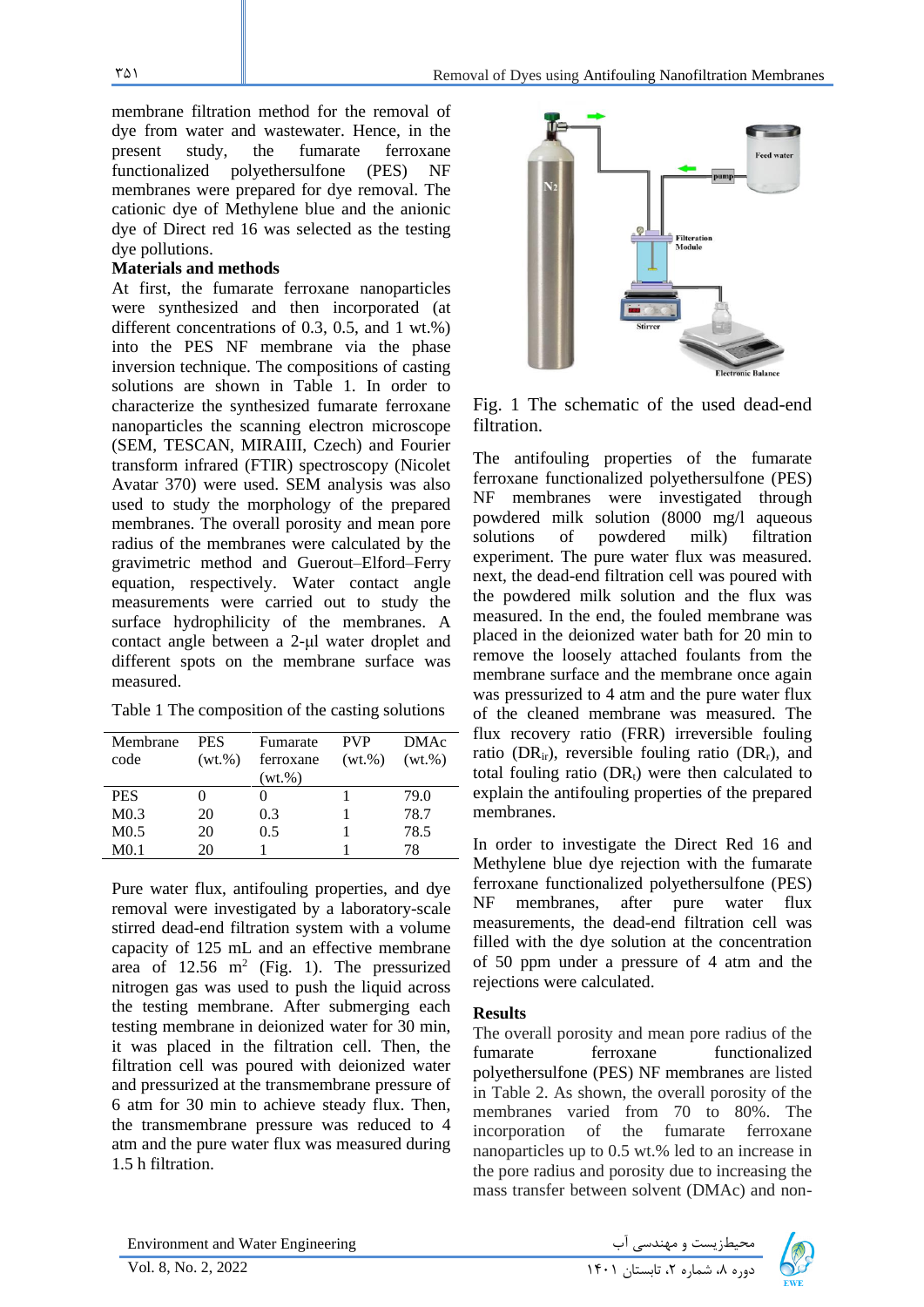solvent (water) during the phase inversion process. However, a further increase in the concentration of the fumarate ferroxane nanoparticles  $(0.5 \text{ wt.})$ % decreased membrane porosity and pore radius. This can be assigned to the delayed phase separation due to increasing the viscosity of the casting solution.

Table 2 Porosity and mean pore radius of the fabricated membranes

| Membrane         | Porosity $(\%)$ | Mean pore   |  |  |
|------------------|-----------------|-------------|--|--|
|                  |                 | radius (nm) |  |  |
| <b>PES</b>       | $70+2.0$        | 4.15        |  |  |
| M <sub>0.3</sub> | $76 + 2.4$      | 4.28        |  |  |
| M <sub>0.5</sub> | $80+2.7$        | 4.73        |  |  |
| M1               | $77 + 2.3$      | 4.52        |  |  |





From Fig. 2, it was found that the water contact angle increased after the insertion of the hydrophilic fumarate ferroxane nanoparticles. The 0.5 wt.% fumarate ferroxane nanoparticles embedded membrane (M0.5) indicated a remarkably ameliorated surface hydrophilicity (water contact angle of 50°) which has favored

satisfactory antifouling behavior. The results of pure water flux (PWF) measurements in Fig. 2 shows that due to the presence of hydrophilic functional groups on the PES membrane surface after functionalization with fumarate ferroxane nanoparticles, the PWF increased significantly in comparison to PES membrane.

#### **Conclusion**

- The 0.5 wt.% fumarate ferroxane nanoparticles embedded membrane (M0.5) indicated a remarkably ameliorated surface hydrophilicity (water contact angle of 50°) which has favored satisfactory antifouling behavior.
- The pure water flux (PWF) measurements results showed that due to the presence of hydrophilic functional groups on the membrane surface after functionalization with fumarate ferroxane nanoparticles, the PWF increased more than 3 times in comparison to PES.
- The maximum flux recovery ratio (FRR) and minimum irreversible permeability decay rate  $(DR_{ir})$  were attained to be 95.2 and 4.8%, respectively, for M0.5.
- M0.5 showed the highest rejection for dyes of direct red 16 (99%) and methylene blue (98%).

#### **Data Availability**

The data used in this research are presented in the paper.

#### **Conflict of Interests**

The authors of this paper declare no conflict of interest regarding the authorship or publication of this article.

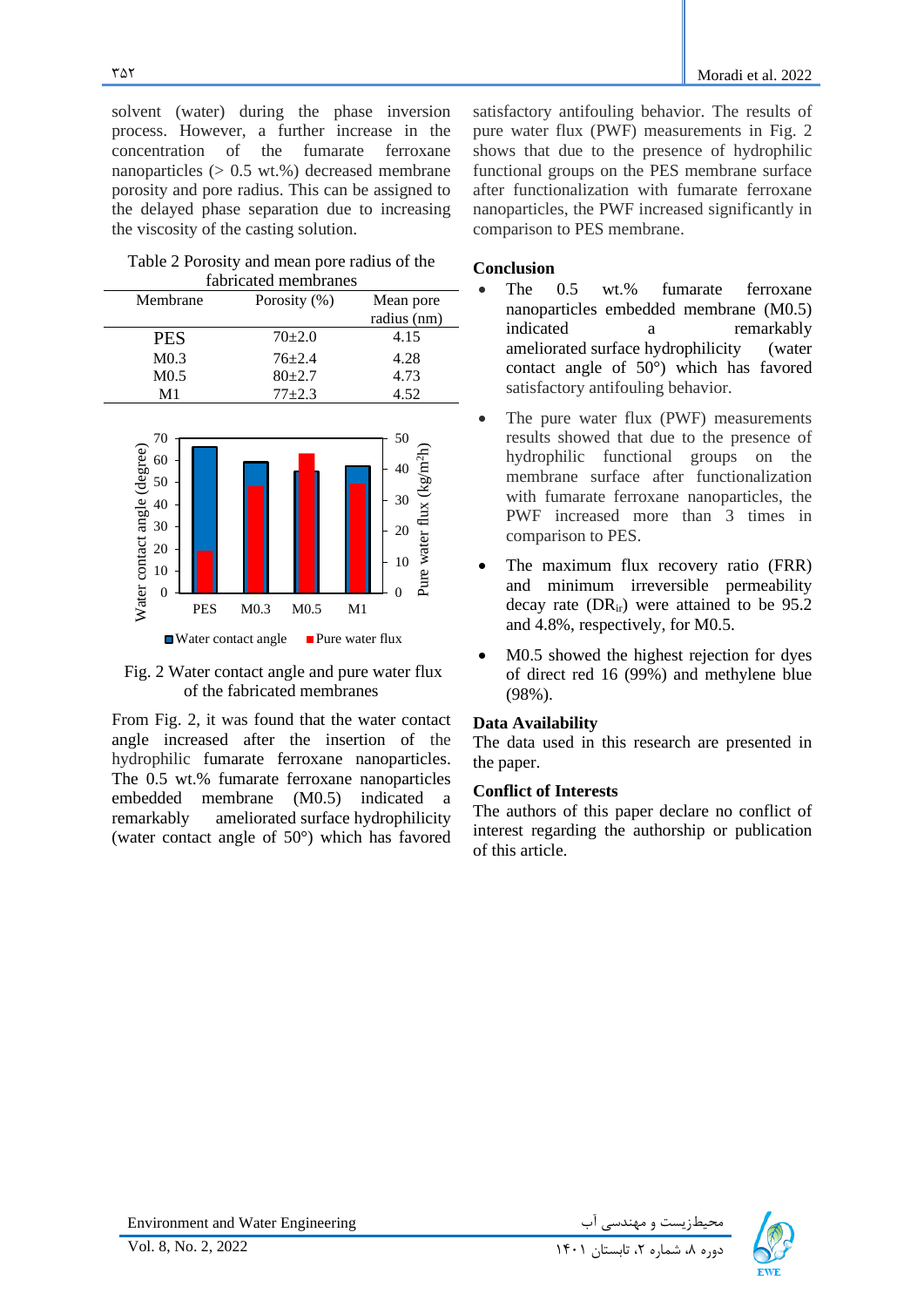# .2021.296401.1600JEWE10.22034/ دوره ،8 شماره ،2 صفحات: 350-364 :DOI



# تهیه غشاهای ضدگرفتگی نانوفیلتراسیون پلے اترسولفون عامل دار شده بهوسیله **نانوذرات فومارات فروکسان جهت حذف رنگ زاها از محیطهای آبی**

گلشن مرادی'، مسعود رحیمی<sup>۲</sup> ٌو سیروس زین|لدینی<sup>۳</sup>

دانشجوی دکتری، دانشکده نفت و پتروشیمی، دانشگاه رازی، کرمانشاه، ایران <sup>1</sup> 2 استاد، دانشکده نفت و پتروشیمی، دانشگاه رازی، کرمانشاه، ایران استادیار، گروه شیمی کاربردی، دانشکده شیمی، دانشگاه رازی، کرمانشاه، ایران <sup>3</sup>

# **چکیده اطالعات مقاله**

**تاریخ دریافت:** ]1400/05/01[ **تاریخ بازنگری:** ]1400/07/01[

**واژه های کلیدی**: حذف رنگ زا ضدگرفتگی غشای نانوفیلتراسیون نانوذرات فومارت فروکسان

**\* نویسنده مسئول:**  [m.rahimi@razi.ac.ir](mailto:m.rahimi@razi.ac.ir)

ترسولفون عامل دار شده توسط نانوذرات فومارات فروکسان تهیه شدند. نانوذرات فومارات **تاریخ پذیرش: [۱۴۰۰/۰۷/۰۳]** حضور انواع رنگ زا در محیط آبی می تواند سبب ایجاد آلودگی خاک/آب، مشکلات برای سلامتی انسان و رفتار غیرعادی رشد گیاهی شود. در مطالعه حاضر، غشاهای نانوفیلتراسیون پلی- فروکسان بهوسیلِه آنالیزهای SEM و FTIR شناسایی شدند. تأثیر نانوذرات بر عملکرد و ویژگیهای غشاها به لحاظ اندازه حفره غشا، تخلخل، آبدوستی و جداسازی محلول پودر شیر خشک توسط غشاها تعیین شد. آبدوستی غشاها توسط مطالعه شار آب خالص عبوری و زاویه تماس آب تعیین شد. در غشای حاوی .%wt 0/5 نانوذرات فومار ات فروکسان آبدوستی به طرز قابل توجهی افزایش یافت. نتایج حاصل از اندازهگیری شار آب خالص عبوری از غشاهای تهیه شده نشان داد که پس عامل دار کردن غشای نانوفیلتراسیون پلی اترسولفون بهوسیله نانوذرات فومارات فروکسان نفوذپذیری این غشا بیش از سه برابر افزایش یافت. نسبت بازیابی شار بیشینه و نسبت گرفتگی برگشتناپذیر کمینه توسط غشای 0.5M و بهترتیب 95/20 و 4%/8 بهدست آمدند. همچنین، بیشینه بازدهی حذف تک آالیندههای رنگزا 16 red Direct )%99( و blue Methylene( %98 )بهوسیله غشای 0.5M حاصل شد. نتایج حاصل از مطالعات انجام شده ثابت کرد که غشای ضدگرفتگی عاملدار شده توسط نانوذرات فومارات فروکسان میتواند بهطرز مؤثری بهمنظور حذف رنگزا مورداستفاده قرار بگیرد.

#### **-1 مقدمه**

امروزه با پیشرفت صنعت و فناوری میزان آالیندههای سمی تخلیه میشوند که سبب ایجاد بیماری های مختلف و مرگ موجود در محیطزیست و منابع آبی افزایش یافته است. از طرف دیگر، رشد جمعیت، تقاضا را برای آب آشامیدنی سالم افزایش داده است (Paseta et al. 2019). همه روزه، تقریباً Mton 2 فاضالب صنعتی و کشاورزی به آب های جهان

بنابراین، تاکنون استانداردهای دقیق فزایندهای بهمنظور کنترل غلظت انواع آلایندهها (رنگزا و فلزات سنگین) در فاضالبهای صنعتی و آبها تدوین شده است که راه را برای

سالانه تقریباً ۴۸۵۰۰۰ نفر میشود (Yee et al. 2021).



Environment and Water Engineering دوره ،8 شماره ،2 تابستان 1400 2022 2, .No 8, .Vol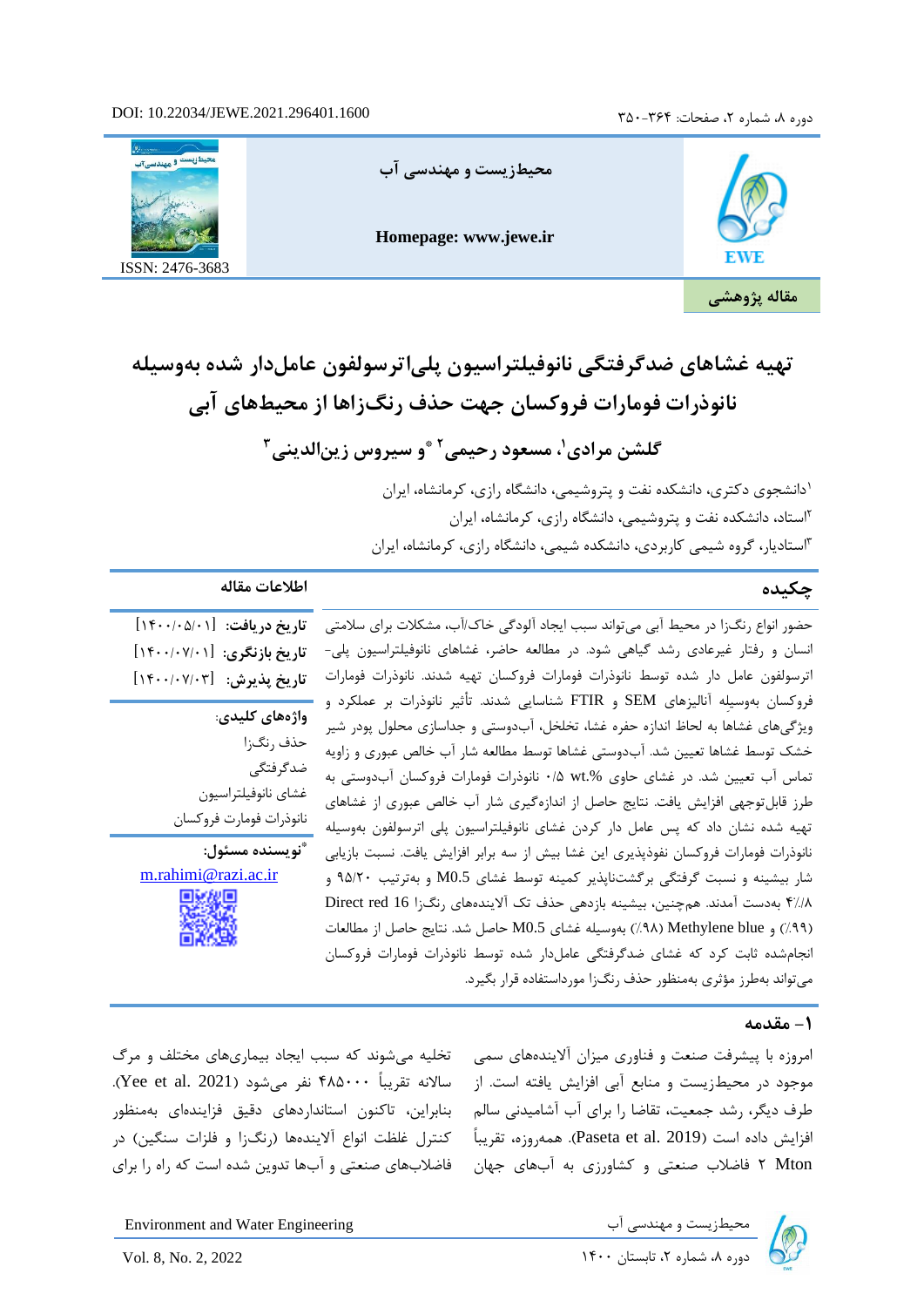توسعه روش های نوین تصفیه فاضالب باز کرده است. از طرف دیگر، احیای پساب و استفاده مجدد از آن را میتوان به عنوان ابزاری مؤثر برای گسترش برنامههای کشاورزی و بهعنوان کمکی برای حل مشکل فقدان آب در نظر گرفت یا بهعبارتیدیگر میتوان گفت که آب بازیافت شده از پساب را میتوان برای مصارف غیر از مصارف آشامیدنی همانند مصارف کشاورزی و فضای سبز استفاده کرد و برای مصارف آشامیدنی از آبهای باکیفیت استفاده کرد ) Pendergast .(and Hoek 2011

تاکنون روشهای زیادی بهمنظور تصفیه آبهای حاوی آالیندهها مورداستفاده قرار گرفته شده است که ازجمله آنها میتوان به جذب، تبادل یونی، رسوب دهی شیمیایی، انعقاد و لخته سازی و فرایندهای غشایی اشاره کرد ( .Moradi et al a2020). اگرچه جذب فرآیندی ساده و مرسوم جهت حذف انواع آلایندههای آبی به شمار می رود اما بهمنظور افزایش ظرفیت پیوندی جاذبها اغلب باید جاذب مورداستفاده با سایر جاذبها و مواد ترکیب شود. در روش تبادل یونی نیز با وجود قابلیت استفاده مجدد از رزین معایبی ازجمله حساسیت باال به pH، گرفتگی توسط آالینده و کاهش کارایی در حضور اسیدهای آزاد وجود دارد که مانع از استفاده گسترده این روش در حذف آالیندههای آبی هم چون فلز سنگین در مقیاس صنعتی شده است. روش انعقاد و لخته سازی نیز از فرآیندهای مرسوم تصفیه آب است که بهدلیل عدم حذف کامل آالیندهها در غلظتهای باال، نیاز به به- کارگیری روشهای مکمل (تهنشینی) و تولید لجن روشی مقرون به صرفه محسوب نمیشود (Moradi et al. 2020b).

در این میان، جداسازی غشایی در چهار دههی گذشته بهعنوان یکی از فرآیندهای جداسازی کارآمد و مؤثر شناخته شده است )2020 .al et Marjani). مزیتهای فرآیندهای غشایی عبارت است از: مقرون بهصرفه بودن، نصب راحت، عدم ایجاد تغییر فاز و افزودنی های شیمیایی و مصرف پایین انرژی که باعث استفادهی روزافزون فرآیندهای غشایی در زمینههای مختلفی ازجمله تصفیه آب آشامیدنی، شیرین- سازی آبهای شور و آب دریا، تصفیه پساب، صنایع نساجی، صنایع لبنی و دیالیز میشود ( Makhetha and Moutloali 2021(. بهعبارتدیگر، فرآیندهای غشایی با مزایای فراوان نسبت به سایر روش های موجود بهعنوان یک روش کاربردی بهمنظور حذف انواع آالیندهها ازجمله رنگ زا از محیطهای

Environment and Water Engineering دمجیطزیست و مهندسی آب Environment and Water Engineering<br>دوره ۸، شماره ۲، تابستان ۱۴۰۱ ـ 2022 ـ Vol. 8, No. 2, 2022

آبی به شمار می<sub>د</sub>ود (Hamid et al. 2020). غشای نانوفیلتراسیون به دلیل محدوده اندازه حفرات 1 تا nm10 یکی از کاربردیترین روشهای غشایی بهمنظور حذف رنگزا از محیطهای آبی به شمار می رود ( .Mahmoudian et al 2018(. درنتیجه، گسترش غشاهای جدید نانوفیلتراسیون با بازدهی باال بهمنظور حذف آالینده ها از محیطهای آبی و هم- چنین نفوذپذیری باال امری ضروری است. اکثر غشاهایی که برای تصفیه و تهیه آب آشامیدنی به کار میروند به دلیل هزینه کمتر و کارایی بهتر از مواد پلیمری ساخته شدهاند )2020 .al et Lin). در میان طیف گستردهای از غشاهای پلیمری، غشای پلیاترسولفون به دلیل پایداری مکانیکی، شیمیایی و حرارتی )دمای انتقال شیشه باال و در حدود °C220( باال از محبوبیت خاصی در ساخت غشاهای پلیمری ازجمله غشاهای نانوفیلتراسیون برخوردار است )2010 .al et Rahimpour). بااینوجود، گرفتگی باالی غشای پلیاترسولفون هنوز هم بهعنوان مهمترین مشکل شناخته شده است که کاربرد این غشا را برای عملکردهای طولانی مدت محدود کرده است (Mehrjo et al. 2021). ویژگیهای سطح غشا نقش بسیار کلیدی در عملکرد آن

بازی می کنند و میزان کاهش نسبی کوتاه مدت یا طوالنی - مدت شار را مشخص می کنند.

ظهور انواع مختلف گرفتگی هم چون ایجاد الیه گرفتگی کیک-مانند بر سطح غشا و انسداد حفرات غشا با برهمکنش بین عوامل گرفتگی و سطح غشا ارتباط دارد ( Ghaemi et 2015 .al). تجمع عوامل ایجاد کننده گرفتگی )پروتئینها، ذرات معلق و لجن) و بههمچسبیدن آنها در سطح منجر به تشکیل الیههایی روی سطح غشا میشود که این الیهها باعث افزایش مقاومت در برابر عبور سیال میشوند و با گذشت زمان، افزایش ضخامت این الیهها در سطح منجر به کاهش شار خروجی از غشا میشود (Chen et al. 2011). این تعامالت میتوانند از طریق روش های شیمیایی کاهش یابند. اما، بهکاربردن مواد شیمیایی عالوه بر افزایش هزینهها ممکن است باعث کاهش استحکام غشا و درنتیجه کاهش عمر مفید غشا شود که مطلوب نیست (Bai et al. 2020). با تغییر ویژگیهای سطح و اصالح سطح غشا میتوان این محدودیتها را برطرف کرد. با هدف تهیه غشاهایی با ویژگی ضدگرفتگی و بازدهی جداسازی برتر، روشهای اصالح سطح متعددی پیشنهاد شده است (Moradi et al. 2020a). ترکیب نانوذرات با پیکره غشا یکی از مؤثرترین روشها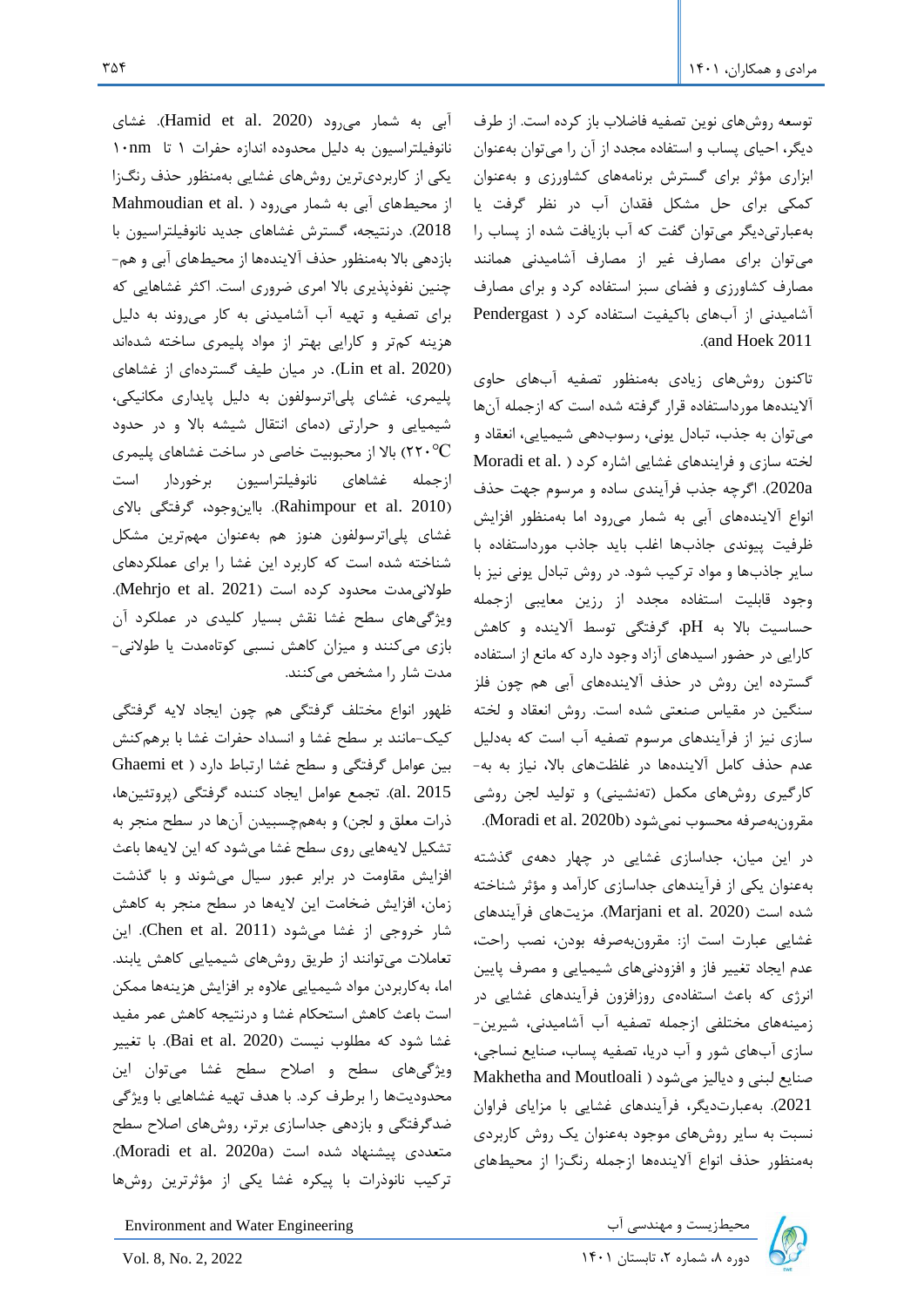بهمنظور اصلاح غشا است (Pirsaheb et al. 2019). بهعنوان مثال، در پژوهشی گزارش شد که با افزودن %0/5 وزنی نانوذرات بوهمیت عاملدار شده با فن اسید به پیکره غشای نانوفیلتراسیون پلیاترسولفون، بازدهی حذف رنگ شیرین بیان از 90 به %96 افزایش یافت. بهعالوه، با بهکارگیری روش اصالحی مذکور نسبت بازیابی شار غشای نانوفیلتراسیون پلیاترسولفون به %96/4 افزایش یافت )2020 .al et Oulad). در این مطالعه تالش شد که روشی نوین و کارآمد جهت ساخت غشاهای ضدگرفتگی نانوفیلتراسیون پلیاترسولفون بهمنظور حذف مؤثر رنگ زا از آب ارائه شود. با توجه به این نکته که ضعیفتر شدن برهم- کنش بین غشا و عوامل گرفتگی یکی از روشهای نویدبخش بهمنظور کنترل گرفتگی غشا است، در این مطالعه از روش ساده و کارآمد ترکیب با نانوذرات آبدوست فومارات فروکسان بهمنظور کاهش گرفتگی و افزایش بازدهی حذف رنگزا توسط غشای پلیاترسولفون بهره گرفته شده است.

نانوذرات فروکسان زیرمجموعه ای از نانوذرات آهن عامل دار شده هستند که از واکنش بین کربوکسیلیک اسیدها و اکسی-هیدروکسیدهای آهن تهیه میشوند ( Moattari et 2015 .al). گزارش شده است که نانوذرات فروکسان سبب افزایش آبدوستی و شار عبوری از غشاهای پلیمری میشوند ز). Cortalezzi et al. 2003). همچنین، نتایج حاصل از استفاده از نانوذرات پاراآمینوبنزوات فروکسان جهت ساخت غشای نانوفیلتراسیون پلیاترسولفون عامل دار شده تأیید کردند که نانوذرات فروکسان میتوانند به طرز مؤثری در بهبود آبدوستی، رفتار ضدگرفتگی و حذف رنگزا غشای پلی اترسولفون عمل کنند (Moradi et al. 2020a). در این مطالعه، بهمنظور بهبود ویژگی های ضدگرفتگی، افزایش نفوذپذیری و افزایش بازدهی حذف رنگزا توسط غشای نانوفیلتراسیون پلیاترسولفون از روش اصالحی افزودن نانوذرات به پیکره غشا بهره گرفته شد. از اینرو، غشای نانوفیلتراسیون پلیاترسولفون اصالحشده توسط نانوذرات فومارات فروکسان با قابلیت باالی ضدگرفتگی و بازدهی باالی حذف رنگزا جهت تصفیه طوالنیمدت آب و پساب حاوی مواد رنگزا تهیه شد. دلیل استفاده از نانوذرات فومارات فروکسان حضور گروههای هیدروکسیل و کربوکسیل فراوان در ساختار این نانوذرات است که میتواند منجر به افزایش آبدوستی و بازدهی هر چه بیش تر جداسازی توسط غشای پلیاترسولفون شود.



Environment and Water Engineering دیست و مهندسی آب است است 1401 Environment and Water Engineering<br>دوره ۸، شماره ۲، تابستان ۱۴۰۱ استان ۱۴۰۱ ـ 2022 .

**-2 مواد و روش کار -1-2 مواد شیمیایی** 

آهن کلرید، فوماریک اسید، هیدروکلریک اسید، سدیم نیترات، هگزا متیلن تترا آمین و پلیوینیلپیرولیدن )وزن مولکولی mol/g 25000 )از شرکت مرک آلمان خریداری شد. پلیاترسولفون )وزن مولکولی mol/g 58000 )و دی متیل استامید از شرکت BASF آلمان خریداری شد. 637/55 g/mol مولکولی وزن با( DR16( Direct red 16 از شرکت الوان ثابت و MB) Methylene blue) با وزن Sigma Aldrich شرکت از 319/85 g/mol مولکولی آمریکا تهیه شد.

**-2-2 ساخت نانوذرات فومارات فروکسان**

بهمنظور ساخت نانوذرات فومارات فروکسان، ابتدا لیپیدوکروسیت مطابق روش معطری و همکاران تهیه شد سپس، 8 ۷/۶۴ لپیدوکروسیت و Moattari et al. 2015) g 5 فوماریک اسید با ml 200 آب مقطر در یک بالن تخت به حجم ml 500 باهم ترکیب شدند. مخلوط سوسپانسیون حاصله بهمدت min30 در حمام آلتراسونیک قرار گرفت. سپس بهمدت h 20 در دمای خود بازگردانی شده و در rpm 4000 برای مدت min 30 سانتریفیوژ شد. در مرحله بعدی، از ml 200 اتانول بهمنظور شستشوی فوماریک اسید واکنش نیافته استفاده شد. جامد حاصله در دمای °C80 در آون خشک و در نهایت خرد و غربال شد.

## **-3-2 ساخت غشاهای نانوکامپوزیتی**

در مطالعه حاضر بهمنظور تهیه غشاهای نانوکامپوزیتی عامل دار شده توسط نانوذرات فومارات فروکسان از روش جدایش فاز استفاده شده است (Balkanloo et al. 2020). بدین منظور، ٠/٣، ٠/٥ و ١٪ وزنی نانوذرات فومارات فروکسان بهصورت جداگانه در حالل دی متیل استامید پراکنده شد و بهمدت h 1 در حمام آلتراسونیک قرار داده شد )جدول 1(. سپس، .%wt 20 پلیاترسولفون و .%wt 1 پلی وینیل پیرولیدون به محلول مذکور اضافه شد و بهمدت h 24 بر روی همزن در rpm 400 هم زده شد. بهمنظور حصول اطمینان از حذف مؤثر حبابهای هوا از محلول، محلول حاصله بهمدت hr 1 در حمام آلتراسونیک قرار داده شد. در ادامه، محلول بهمدت یک شبانه روز در دمای اتاق نگهداری شد. محلول توسط یک فیلم کش )ضخامت غشا μm 150 ) بر روی یک سطح شیشه ای ریخته شده و فیلم پلیمری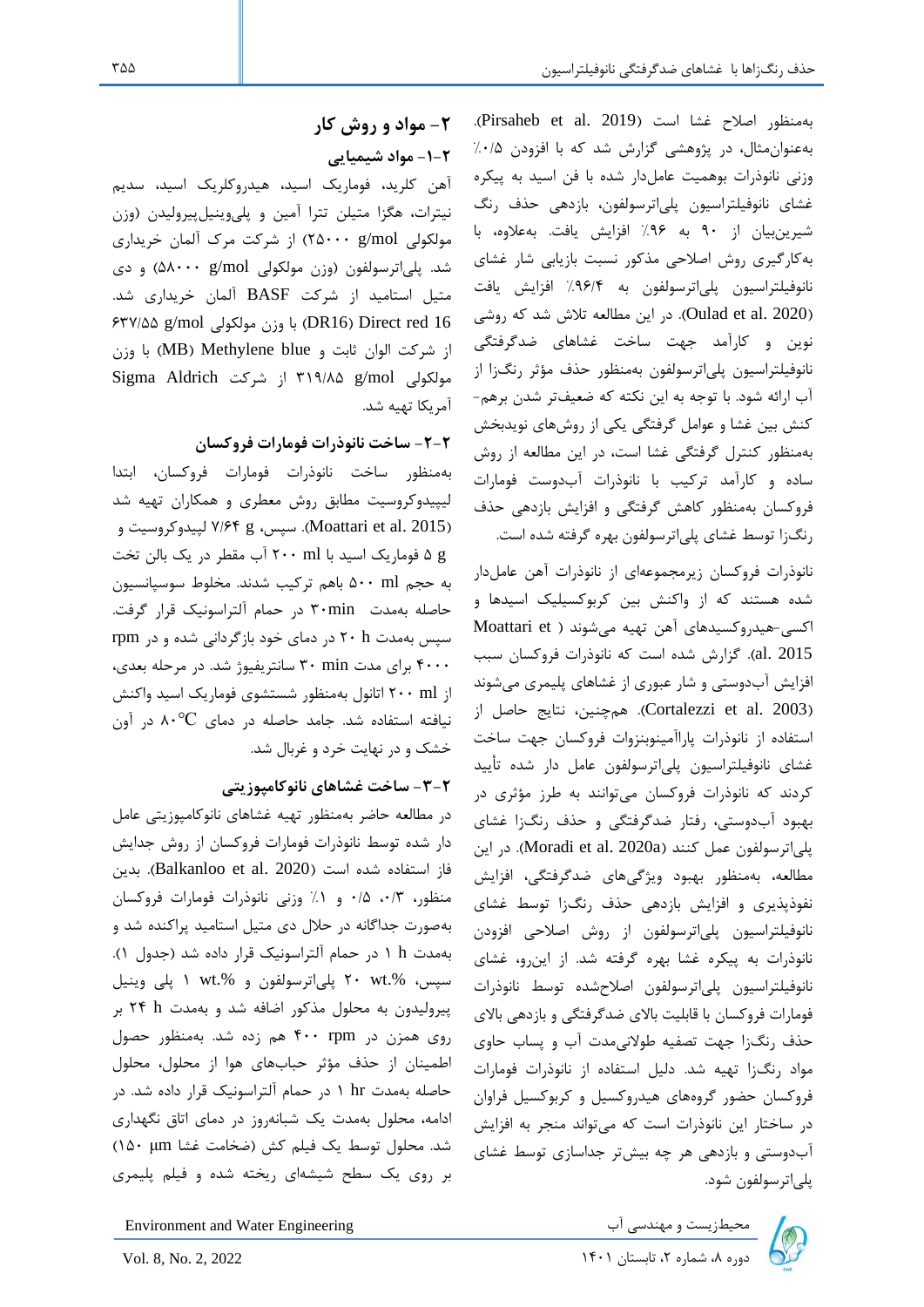مورداستفاده، ظرف از آب مقطر پرشده و در فشار bar ۴، به حالت پایا میرسد. الزم به ذکر است که با توجه به محدوده اندازه حفرات غشای نانوفیلتراسیون، فشار عملیاتی مناسب برای این فرآیند ۴ bar است ( Vatanpour and  $J_{w,1}$  (kg/m<sup>2</sup> h) نسیس، شار آب خالص Gw,<sub>1</sub> (kg/m<sup>2</sup> h) در دمای ۲۵°C با استفاده از رابطه (۱) محاسبه میشود.

$$
J_{w,1} = \frac{M}{A.t}
$$
 (1)

که، M جــرم آب نفوذیافتــه برحسـب A ،kg، ســطح مــؤثر و t مسهمههای مهمههای توسههان انجمههام جداسههازی  $\mathfrak{m}^2$  برحسهه برحسب h است. بهمنظور انهازهگیری بازدهی حمذف رنسگزا DR16 و MB، محفظه سیسستم جداسسازی توسهط محلهول حهاوی ppm 50 از ههر رنهگزا پهر شهده و در زمانهای مختلـف میـزان بـازدهی حـذف بـا اســتفاده از رابطه )2( محاسبه میشود.

 $R(\%) = (1 - C_p/C_f) \times 100$  (۲)

که در آن  $\rm C_{p}$  و  $\rm C_{f}$  به ترتیب غلظت فلز مربوطه در نفوذیافته و خوراک هستند.

#### **-5-2 رفتار ضدگرفتگی**

بهمنظور ارزیابی ویژگی های ضدگرفتگی غشای نانوکامپوزیتی پلیاترسولفون عاملدار شده توسط نانوذرات فومارات فروکسان، پارامترهای نسبت بازیابی شار، نسبت گرفتگی برگشتپذیر، نسبت گرفتگی برگشتناپذیر و نسبت گرفتگی کل تعیین شدهاند. به این منظور، بعد از آزمون عبور دهی  $Jw,1$  (l/m<sup>2</sup>h) خالص و محاسبه شار آب خالص، محفظه جداسازی به سرعت بهوسیل ه محلول آبی شیرخشک با  $\text{Jp (l/m}^2$  غلظت ppm بر و شار محلول شیر خشک، (h اندازهگیری شد. سپس، غشای گرفتهشده بهمدت min 20 با آب مقطر شستوشو و شار آب خالص عبوری از آن مجدداً اندازهگیری شد ال ${\rm Jw,2}$  (l/m $^2$  h) منظور مطالعه رفتار ضدگرفتگی غشاهای نانوکامپوزیتی تهیه شده، پارامتر نسبت بازیابی شار (FRR)<sup>۱</sup> برای کلیه غشاها تعیین شد. عموماً مقادیر باالی FRR نشاندهنده قابلیت ضدگرفتگی باالتر غشاهای نانوفیلتراسیون است .FRR از رابطه )3( محاسبه میشود.

$$
FRR(\%) = \left(\frac{J_{w,z}}{J_{w,z}}\right) \times 100\tag{5}
$$

حاصل بههمراه سطح شیشه ای بهسرعت در داخل حمام آب در دمای °C 25 قرار داده شد. سپس غشا از شیشه جدا شد و بهمدت h 24 در ظرف حاوی آب مقطر قرار داده شد. در مرحله بعدی، غشاهای تهیه شده بر روی کاغذ صافی قرار داده شدند و بهمدت یک شبانهروز در دمای اتاق خشک شدند. تهیه غشای نانوفیلتراسیون پلیاترسولفون پایه مشابه روش توضیح داده شده جهت تهیه غشاهای نانوکامپوزیتی بود با این تفاوت که نانوذرات فومارات فروکسان جهت تهیه غشا مورداستفاده قرار نگرفت. در این مطالعه غشای پایه با نماد PES و غشاهای نانوکامپوزیتی عامل دار شده توسط ،0/3 0/5 و 1% وزنی نانوذرات فومارات فروکسان بهترتیب با نمادهای 0.3M، 5MM و M1 نشان داده شدهاند.

جدول 1 ترکیب مواد سازنده غشاهای تهیه شده (wt%) Table 1 Composition of the fabricated membranes

| $(wt\%)$         |            |           |             |            |  |  |
|------------------|------------|-----------|-------------|------------|--|--|
| Membrane         | <b>PES</b> | Fumarate  | <b>DMAc</b> | <b>PVP</b> |  |  |
| Code             |            | Ferroxane |             |            |  |  |
| <b>PES</b>       | 20         |           | 79          |            |  |  |
| M <sub>0.3</sub> | 20         | 0.1       | 78.9        |            |  |  |
| M0.5             | 20         | 0.3       | 78.5        |            |  |  |
| M1               | 20         | () 5      | 78          |            |  |  |



شکل ۱- شماتیک سیستم جداسازی انتها بسته Fig. 1 Schematic of dead-end filtration system

## **-4-2 آزمونهای جداسازی**

بهمنظور اندازهگیری شار آب خالص و بازدهی حذف رنگزا ، از یک سیستم جداسازی محفظه همزده شده با انتهای بسته از جنس استیل ضدزنگ با حجم ml 150 که به خط گاز نیتروژن متصل است، استفاده شده است )شکل 1(. خوراک در ورودی محفظه فیلتراسیون با سرعت rpm 400 هم زده میشود. غشای موردمطالعه قبل از هرگونه آزمایش، ابتدا به- مدت min 20 در آب مقطر غوطهور شده است. بعد از قرار گرفتن غشا در داخل محفظه انتها بسته در سیستم جداسازی



<sup>&</sup>lt;sup>1</sup>Flux Recovery Rate

محیطزیست و مهندسی آب Environment and Water Engineering محیطزیست و مهندسی آب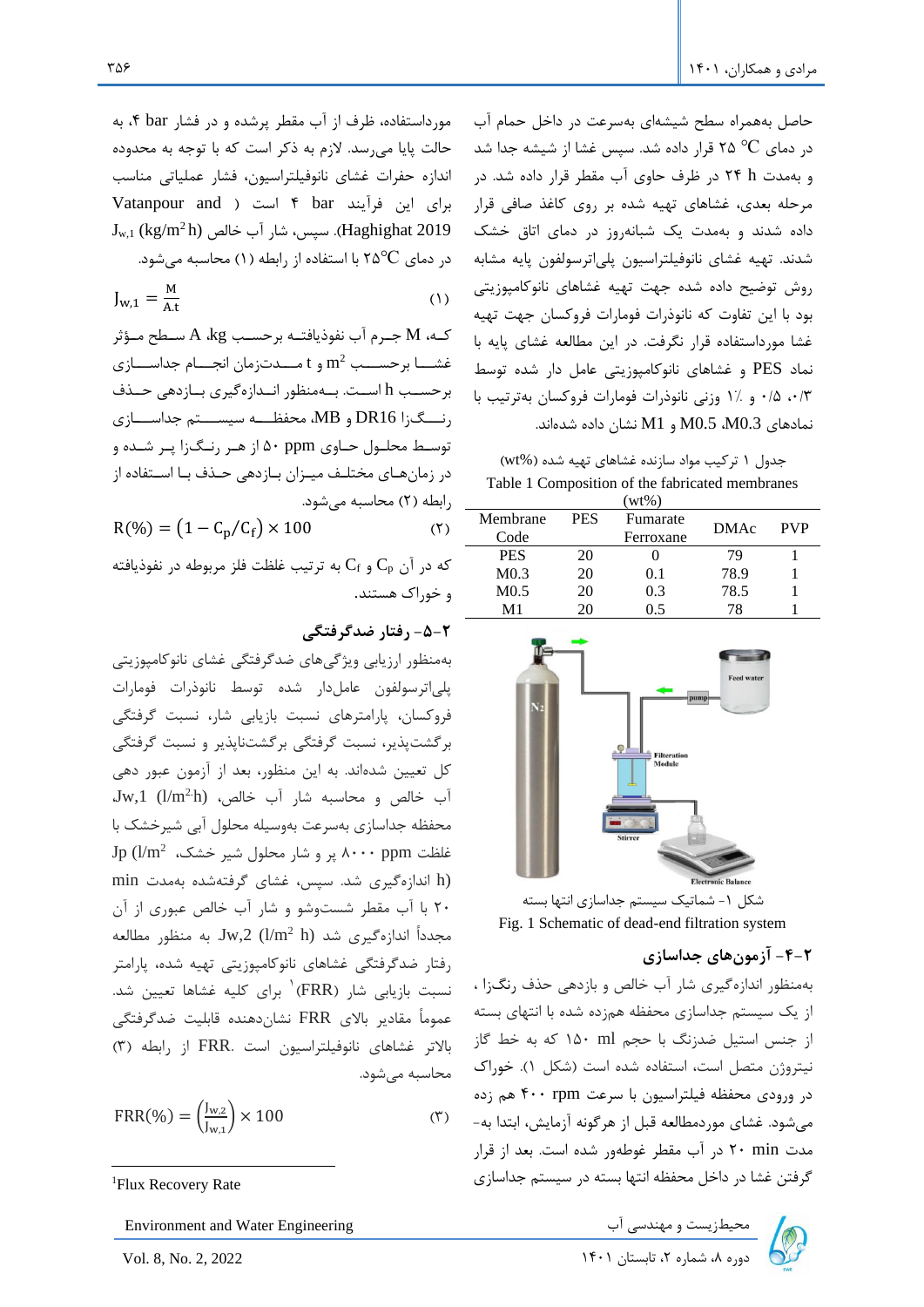بهمنظور بررسی دقیقتر فرآیند گرفتگی و توصیف مقاومت گرفتگی غشا، چندین نسبت تعریفشدهاند. نسبت گرفتگی کلی، DRt، بهصورت رابطه )4( تعریفشده است.

$$
DR_t = \left(1 - \frac{J_p}{J_{w,1}}\right) \times 100\tag{5}
$$

نسبت گرفتگی برگشتپذیر ) DRr )و نسبت گرفتگی برگشتناپذیر )DRir )نیز بهصورت روابط )5 و 6( تعریف شدهاند.

$$
DR_r = \left(\frac{J_{w,2} - J_p}{J_{w,1}}\right) \times 100\tag{a}
$$

$$
DR_{ir} = \left(\frac{J_{w,1} - J_{w,2}}{J}\right) \times 100\tag{9}
$$

نسبت گرفتگی کل (Rt) حاصل جمع نسبت گرفتگی برگشتپذیر و نسبت گرفتگی برگشت ناپذیر است.

#### **-6-2 شناسایی و تعیین ویژگی نانوذرات**

بهمنظور بررسی ریخت شناسی نانوذرات فومارات فروکسان و همچنین بررسی ریختشناسی مقطع عرضی غشاهای تهیه- شده از میکروسکوپ الکترونی روبشی (SEM)<sup>۲</sup> (مدل دستگاه TESCA, MIRA III ساخت کشور چک) در ولتاژ kV 25 و بزرگنماییهای متفاوت استفاده شد. جهت آماده - سازی غشاها بهمنظور گرفتن تصاویر میکروسکوپ الکترونی روبشی از مقطع عرضی غشاهای تهیه شده، ابتدا غشاها به مدت s 30 درون نیتروژن با دمای °C-170 قرار داده شده- اند تا بهطور کامل یخ بزنند. غشاهای یخزده بدون اینکه تغییری در ساختار آنها ایجاد شود بالفاصله شکسته می - شوند. این تکههای شکسته شده روی یک نگهدارنده مخصوص چسبانده شده و سپس بهمنظور پوشش دهی با ذرات طال در دستگاه مخصوص پاشنده تحت خأل قرار داده میشوند. اتمهای طال بدون اینکه تغییری در ساختار غشا ایجاد کنند، روی سطح مقطع و سطح باالیی غشا یک الیه نازک و رسانا تشکیل میدهند.

در نهایت برای گرفتن تصاویر میکروسکوپ الکترونی روبشی، نمونه ها در داخل دستگاه اصلی قرار داده میشوند. طیفسنجی مادونقرمز تبدیل فوریه (FTIR)۴ با دستگاه AVATAR ساخت شرکت Thermo کشور آمریکا بهمنظور شناسایی گروه های عاملی در سطح نانوذرات فومارات فروکسان در ناحیه عدد موجی ۴۰۰۰ -۴۰۰۰ انجام شد.

جامد زاویه تماس است. این زاویه تماس با استفاده از نرمافزار ImageJ نسخه 1/43 تعیین شده است. برای بهحداقلرساندن خطای مربوط به اندازهگیریها، زاویه تماس در چندین مکان مختلف بر روی سطح نمونه اندازهگیری شده و سپس میانگین آنها بهعنوان زاویه تماس نهایی گزارش شده است .به منظور تعیین غلظت رنگ در محلول خوراک و تراوشیافته از دستگاه اسپکتروفتومتر مرئی- <sup>4</sup> ماوراءبنفش مدل 250 Specord ساخت کارخانه Jena Analytik استفاده شده است. طول موج جذب بیشینه برای رنگزای 16DR و MB بهترتیب 526 و nm 663 است. **-3 یافتهها و بحث -1-3شناسایی نانوذرات فومارات آلوموکسان**  بههنظور بررسهی ریختشناسهی نسانوذرات فومسارات

برای تعیین زاویه تماس آب غشاهای تهیهشده از قطره چسبیده به سطح )با حجم µl 2 )استفاده شد. به این منظور، نمونههای غشا در اندازه cm 4 × 2 بریده شده و با آب مقطر شسته شدهاند. این نمونهها روی یک نگهدارنده سیاهرنگ چسبانده شدهاند. برای محاسبه زاویه تماس، مماسی از قطره بر سطح جامد رسم میشود که زاویه بین مماس و سطح

آلوموکســان از آنــالیز SEM اســتفاده شــد. همــانطور کــه در شــكل (٢ الــف) مشـــاهده می شــود، ایـــن نـــانوذرات سهاختاری به شهکل دو ههرم چهارضهلعی دارنهد. ایهن ساختار پیش تـر نیــز بــرای ایــن نــانوذرات مشــاهده شــده اسست (2015 .Moattari et al. 2015). بسه منظور بررسسی گروههـای عــاملی موجــود در ســـاختار ایـــن نـــانوذرات از آنالیز FTIR استفاده شد که نتایج آن در شکل (٢ ب) به نمایش گذاشته شده است.

 $108 \cdot \text{cm}^{-1}$  دو پیسک مشـاهده شــده در نــواحی ۱۴۲۳ و متعلـــق بـــه ارتعاشـــات کششـــی متقـــارن و نامتقـــارن کربوکسـیلات اسـت کـه تأییدکننـده اتصـال موفقیـتآمیـز بسین فوماریسک اسسید و سهطح نسانوذرات لیپیدوکروسسیت اســـت. پیـــک ظاهرشـــده در 1۶۸۵ cm<sup>-1</sup> مربــــوط بــــه ارتعاشـات کششــی گــروههــای کربونیــل متعلــق بــه کربوکسهلیک آزاد مولکول ههای فوماریسک اسهید واکهنش داده نشــده اســت. پیــک ظــاهر شــده در ۱۶۰۰ ۱۶۰۰ مربوط به ارتعاشات کششی C-C است.

محیطزیست و مهندسی آب Environment and Water Engineering محیطزیست و مهندسی آب



<sup>2</sup>Scanning electron microscope

<sup>3</sup>Fourier-transform infrared spectroscopy

<sup>4</sup>UV-Vis Spectrometer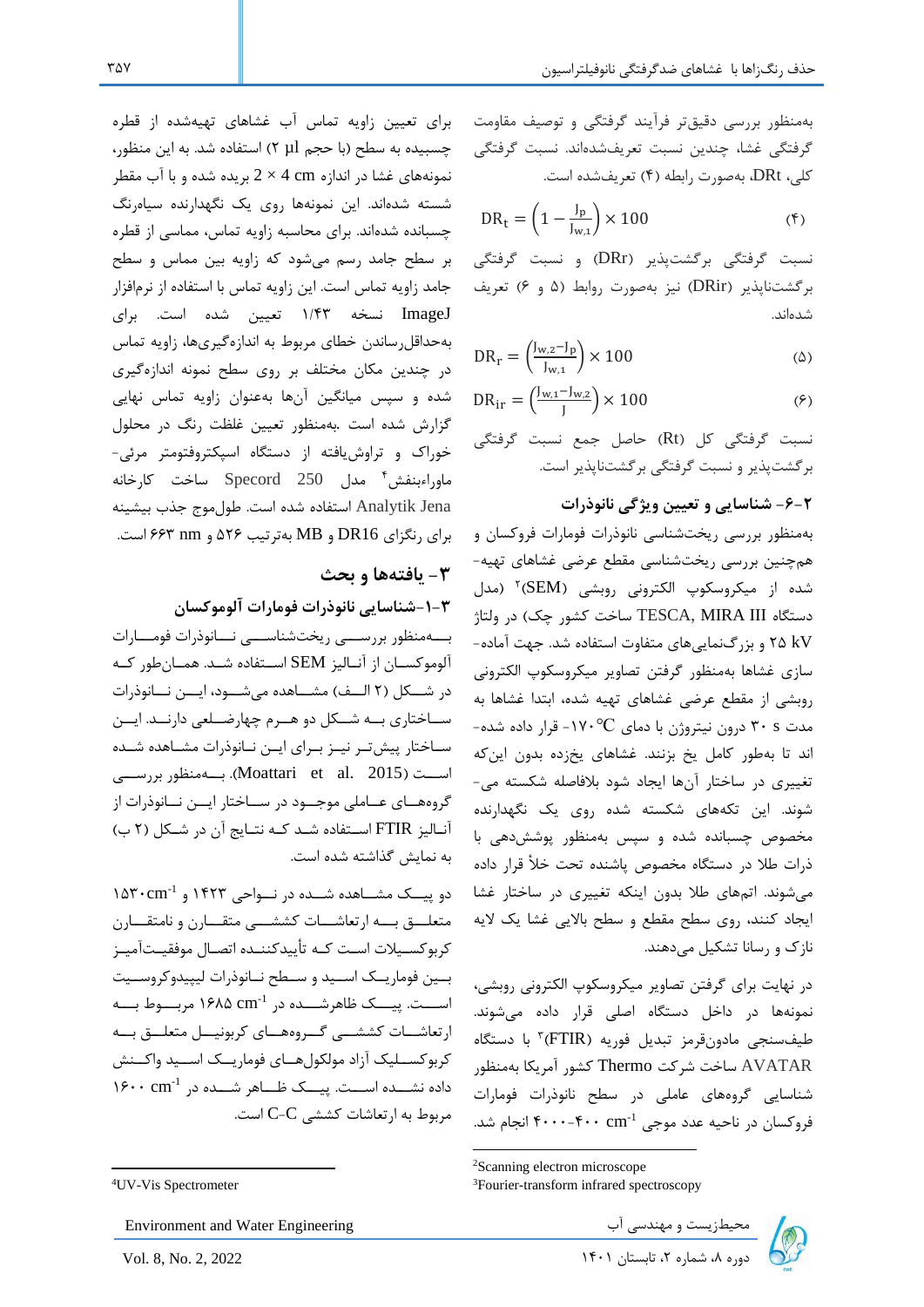

**-2-3 ریخت شناسی غشاها**  تصاویر SEM حاصل از برش مقطع عرضی غشاهای نانوکامپوزیتی تهیه شده با نسبتهای وزنی متفاوت از نانوذرات فومارات فروکسان در بزرگنماییهای متفاوت در





شکل ۳- تصاویر برش عرضی غشای الف) پلی اترسولفون پایه و غشاهای نانوکامپوزیتی عامل دار شده بهوسیله: ب) ۰/۵ ( ۰/۳ و د) .%wt1 نانوذرات فومارات فروکسان

Fig. 3 Cross-section SEM images of a) bare PES membrane and nanocomposite membrane functionalized with b) 0.3, c) 0.5 and d)1 wt.% fumarate ferroxane nanoparticles

غشای پلیاترسولفون پایه دارای ساختاری تقریباً متراکم نانوکامپوزیتی حاوی %.wt ۱ نانوذرات فومارات فروکسان است درحالیکه غشاهای نانوکامپوزیتی عامل دار شده توسط کلوخههای این نانوذرات مشاهده میشود. ویژگیهای مربوط نانوذرات فومارات فروکسان دارای حفرات انگشتی پهنتری ۔ به ریختشناسی (اندازه حفرات و تخلخل) و ابدوستی سطح در ساختار خود هستند. ماهیت ابدوست نانوذرات فومارات گغشا ازجمله عوامل تاثیرگذار بر شار عبوری از غشا هستند. فروکسان سرعت انتقال جرم بین حلال و ضدحلال را در §ازاینرو، در این بخش به بررسی اندازه حفرات و تخلخل طول فرایند جدایش فاز افزایش داده و منجر به تشکیل گغشاهای نانوکامپوزیتی حاوی نانوذرات فومارات فروکسان

حفرات و کانالهای بزرگتری شده است. در غشای پرداخته شده است. نتایج حاصل از اندازهگیری اندازه حفرات

Environment and Water Engineering دوره بالاست و مهندسی آب المعیطزیست و مهندسی آب المعیطزیست و مهندسی آب<br>بال ۱۴۰۱ تابستان ۱۴۰۱ I۴۰۱ تابستان ۱۴۰۱ I۴۰۱ 2022 2, 2022 A, No. 2, 2022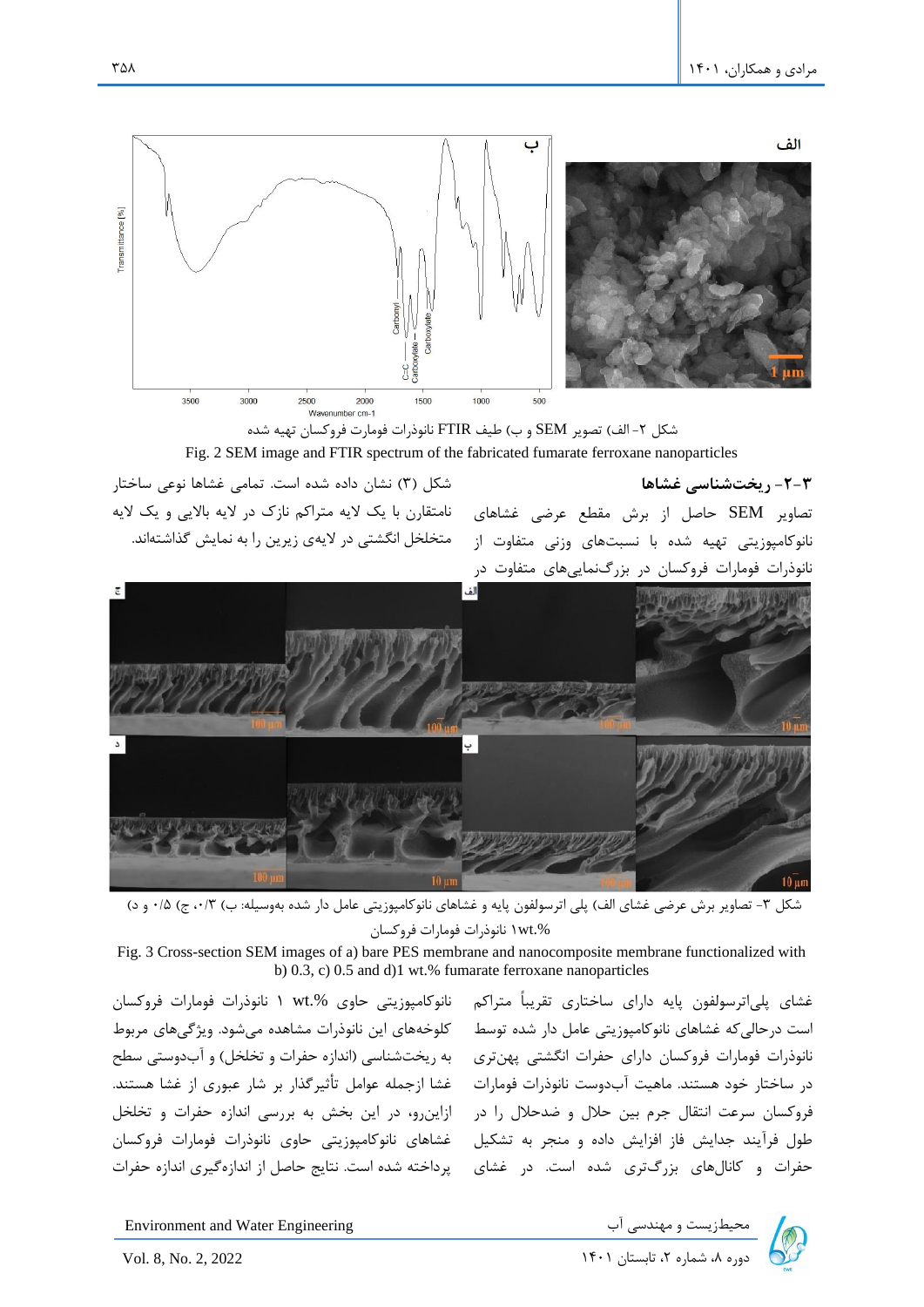و تخلخل غشاهای تهیه شده در جدول (۲) نشان داده شده است. همانطور که مشاهده میشود، ترکیب نانوذرات فومارات فروکسان با پلیاترسولفون سبب افزایش اندازه حفرات و تخلخل غشای نانوفیلتراسیون پلیاترسولفون شده است. متوسط اندازه حفرات و تخلخل در غشای پایه بهترتیب nm 4/15 و %70 است. با افزودن 0/1 و .%wt0/5 نانوذرات فومارات فروکسان به پیکره غشای پلیاترسولفون اندازه حفرات و تخلخل بهترتیب به nm 4/28 و %76 )0.3M )و nm 4/73 و %80 )0.5M )افزایش یافتهاند. در حین فرآیند جدایش فاز، نانوذرات آبدوست فومارت فروکسان تمایل دارند خودشان را به سطح غشا برسانند تا انرژی را در سطح مشترک غشا به حداقل برسد. این پدیده سبب افزایش سرعت جایگزینی حالل و ضد حالل در حین فرآیند جدایش فاز شده و در نهایت باعث تشکیل حفرات بزرگتر و افزایش تخلخل غشا می,شود (Koulivand et al. 2020). در غلظتهای باالتر نانوذرات فومارات فروکسان ).%wt 1)، تشکیل کلوخههای این نانوذرات سبب کاهش اندازه حفرات و تخلخل غشا شده است.

جدول ۲- تخلخل و متوسط شعاع حفرات غشاهای تهیه شده. Table 2 Porosity and mean pore radius of the fabricated membranes.

| Membrane         | Pore size (nm) | Porosity (%) |
|------------------|----------------|--------------|
| <b>PES</b>       | 4.15           | $70+2.0$     |
| M <sub>0.3</sub> | 4.28           | $76 + 2.4$   |
| M <sub>0.5</sub> | 4.73           | $80+2.7$     |
| M1               | 4.52           | $77 + 2.3$   |

**-3-3 آبدوستی و شار آب خالص**

یکی از مهم ترین ویژگی های غشا که میتواند بر شار و ویژگیهای ضدگرفتگی اندازهگیری و نتایج آنها در شکل )4( نمایش داده شده است. همانطور که مشاهده میشود، افزودن نانوذرات فومارات فروکسان به پیکره غشای پلیاترسولفون سبب افزایش آبدوستی سطح این غشا شده است. این افزایش آبدوستی به دلیل حضور گروههای عاملی آبدوست متعلق به نانوذرات غشا تأثیر بگذارد، آبدوستی است. ازاین رو، در مطالعه حاضر بهمنظور بررسی آب دوستی غشاهای تهیه شده، زاویه تماس آب این غشاها فومارات فروکسان )هیدروکسیل و کربوکسیل( قرار گرفته در سطح غشاهای نانوکامپوزیتی عامل دار شده توسط این نانوذرات ایجادشده است. بهعبارتدیگر، ایجاد پیوند هیدروژنی بین گروههای عاملی موجود بر سطح غشاهای نانوکامپوزیتی عامل دار شده و مولکولهای آب سبب افزایش آبدوستی سطح

این غشاها میشود )2020 Shahbazi and Kamari). بهعنوان مثال، زاویه تماس آب از حدود 66/1 در غشای پایه به  $\triangle \Omega$ ۵۵/۰<sup>0</sup> درجه در غشای M $0.5$  کاهش پیدا کرده (PES) است. با افزایش غلظت نانوذرات فومارات فروکسان )1 %wt ) زاویه تماس آب غشای زمینه مخلوط به علت وجود کلوخه- های این نانوذرات کاهش مییابد.



شکل -4 زاویه تماس آب و شار آب خالص غشاهای تهیه شده Fig. 4 Water contact angle and pure water flux of the fabricated membranes

در شکل )4( نتایج حاصل از اندازهگیری شار آب خالص عبوری از غشای پایه و غشاهای نانوکامپوزیتی حاوی نانوذرات فومارات فروکسان در فشار عملیاتی bar 4 نشان داده شده است. همانطور که مشاهده میشود، شار آب خالص عبوری از غشاهای نانوکامپوزیتی بیشتر از غشای پلیاترسولفون پایه است. نتایج شار آب خالص عبوری با نتایج بهدستآمده از اندازه گیری تخلخل )افزایش تخلخل(، اندازه حفره )افزایش اندازه حفره متوسط( و زاویه تماس آب (افزایش آب دوستی) سازگار است.

افزایش آبدوستی، تخلخل و متوسط اندازه حفره در غشاهای نانوکامپوزیتی سبب افزایش میزان شار آب خالص عبوری از این غشاها شده است. مقدار شار آب خالص بیشینه توسط غشای M $0.5$  (۴۵/۱ kg/m $^2$ h) M $0.5$  توسط غشای دلیل این مشاهده میتواند بیشترین آبدوستی، اندازه حفرات و تخلخل این غشا در میان غشاهای نانوکامپوزیتی تهیه شده باشد. در غلظتهای باالی نانوذرات فومارات فروکسان ).%wt 1 )شار آب خالص عبوری تا حدی کاهش یافته است که دلیل آن میتواند کاهش آبدوستی و تخلخل در این غشا باشد )1M). کاهش شار آب خالص عبوری از غشای کامپوزیت پلیمری در غلظتهای باالی پرکننده توسط پژوهشگران گزارش شده است (Zangeneh et al. 2020).

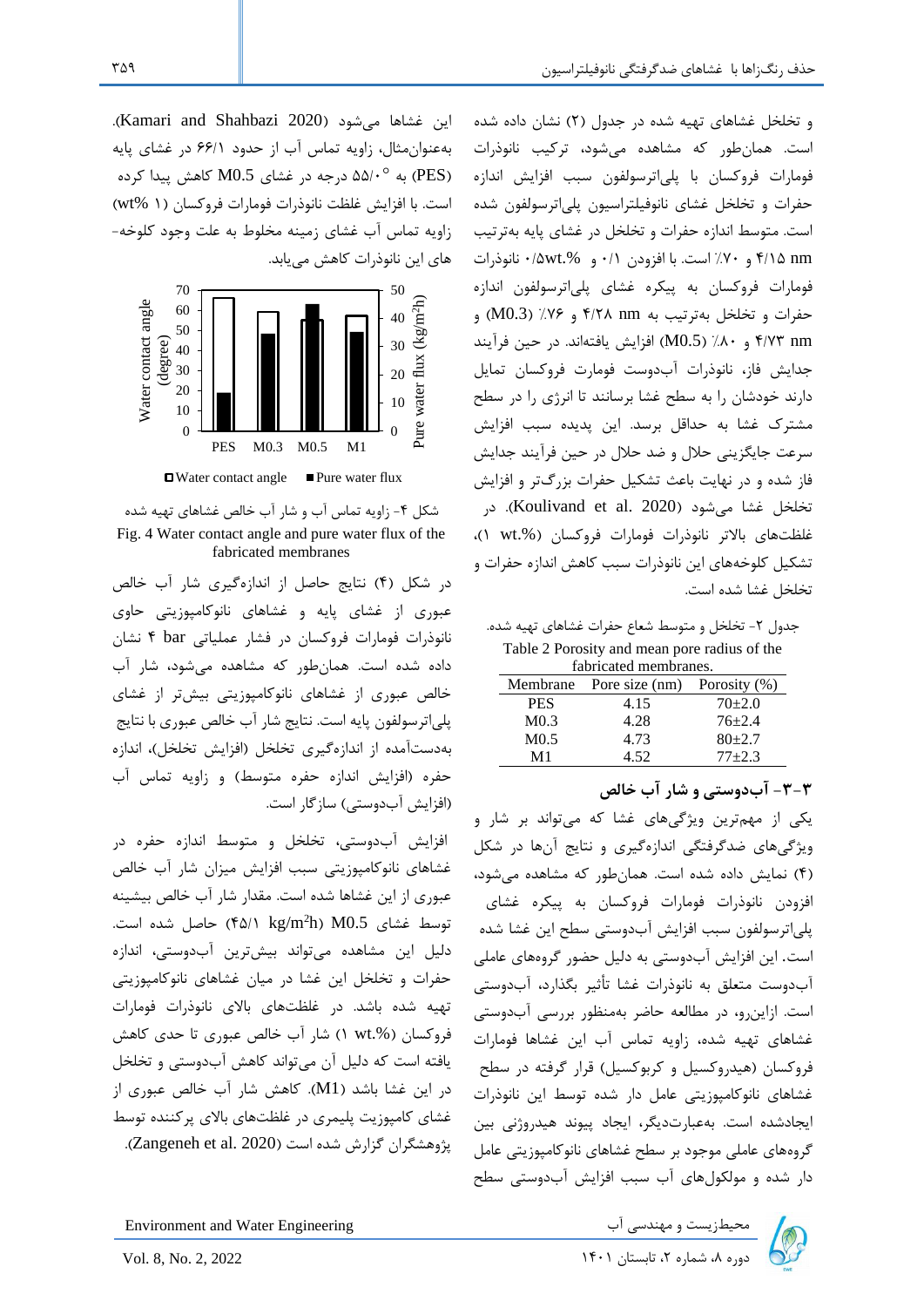#### **-4-3 ویژگیهای ضدگرفتگی**

همانطور که در بخشهای پیشین ذکر شد، حضور نانوذرات فومارات فروکسان باعث بهبود آبدوستی سطح غشاهای نانوکامپوزیتی میشود. بهمنظور بررسی ویژگیهای ضدگرفتگی غشاهای نانوکامپوزیتی حاوی نانوذرات فومارات فروکسان، از جداسازی محلول آبی پودر شیرخشک )به عنوان عامل گرفتگی) استفاده شده است. بهاینترتیب که ابتدا شار آب خالص عبوری از غشا بهمدت min 60 اندازهگیری شده، سپس، محفظه جداسازی انتها بسته توسط محلول شیر خشک پر شده و شار محلول شیر خشک عبوری از غشا به- مدت min 180 اندازهگیری شده است. در مرحله بعدی، غشای گرفتهشده بهمدت min 20 با آب مقطر شستوشو داده شده و سپس شار آب خالص عبوری از غشای تمیزشده بهمدت min 120 اندازهگیری شده است. نتایج حاصل از محاسبه نسبت بازیابی شار غشاهای نانوکامپوزیتی تهیهشده در شکل (۵-الف) ارائه شده است. نتایج حاصل نشان میدهد که با بهکارگیری روش اصالحی مذکور، نسبت بازیابی شار غشای پلیاترسولفون افزایش یافته است. باالترین نسبت بازیابی شار %95/2 توسط غشای 0.5M بهدستآمده است. نتایج بهدستآمده از محاسبه نسبت بازیابی شار حاکی از بهبود قابلیت ضدگرفتگی غشای نانوفیلتراسیون پلی- اترسولفون در حضور نانوذرات فومارات فروکسان است. این امر میتواند مربوط به غنیسازی گروههای آبدوست در غشاهای نانوکامپوزیتی باشد که مانع رسوب عوامل گرفتگی روی سطح غشا و درنتیجه کاهش گرفتگی میشود. بهمنظور درک بیشتر از روند پدیده گرفتگی، نسبتهای مقاومت گرفتگی برگشتپذیر، برگشتناپذیر و کلی محاسبه شده و نتایج آن در شکل (۵-ب) ارائه شده است. همانطور که مشاهده میشود، نسبت مقاومت برگشتپذیر در غشاهای نانوکامپوزیتی افزایش یافته است. باالترین نسبت مقاومت گرفتگی برگشتپذیر (۴۸/۲٪) و پایینترین نسبت مقاومت گرفتگی برگشتناپذیر (۴/۸٪) که با بالاترین نسبت بازیابی شار )%95/2( ادغام شده است نشاندهنده بهترین ویژگی ضدگرفتگی است که در غشای 0.5M حاصل شده است. حضور گروههای عاملی آبدوست )حاصل از افزودن نانوذرات فومارات فروکسان به پیکره غشای پلیاترسولفون( سبب تشکیل یک الیه آب نازک از طریق ایجاد پیوند هیدروژنی با مولکولهای آب روی سطح غشا میشود. این الیه نازک آب تشکیلشده روی سطح غشا از جذب عوامل گرفتگی بر روی

## غشا جلوگیری بهعمل آورده و سبب بهبود ویژگیهای ضدگرفتگی غشا می شود (Barzegar et al. 2020).



شکل ۵- الف) نسبت بازیابی شار و ب) نسبتهای گرفتگی غشاهای تهیه شده

Fig. 5: a) Flux recovery ratio and b) fouling resistance of the fabricated membranes





**-5-3 حذف رنگ زا**

عملکرد جداسازی غشاهای نانوکامپوزیتی حاوی نانوذرات فومارات فروکسان بهوسیلهی آزمایش عملکرد جداسازی آالیندههای رنگی با استفاده از سیستم انتها بسته مورد ارزیابی قرار گرفته شده است. به این منظور، اندازهگیری حذف رنگزا آنیونی 16DR و رنگزا کاتیونی MB با استفاده

محیطزیست و مهندسی آب Environment and Water Engineering  $\sim$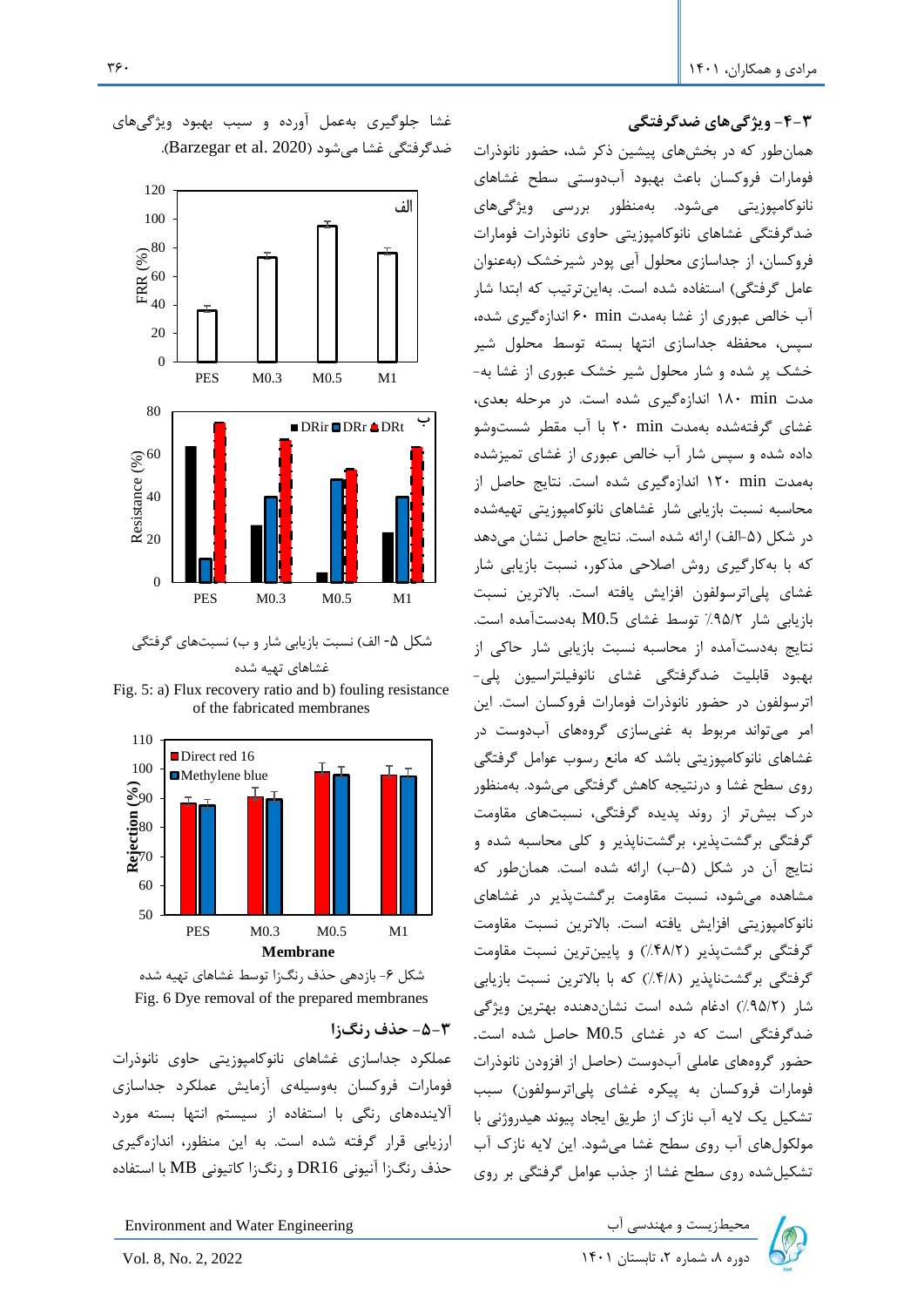غشاهای نانوکامپوزیتی حاوی نانوذرات فومارات فروکسان ) باشد، برهمکنشهای بین محلول حاوی رنگزا و غشا کاهش غشاهای پلیاترسولفون با عامل دار شدن بهوسیله نانوذرات فومارات فروکسان نقش مؤثری در حذف رنگزا کاتیونی MB توسط این غشاها دارد. هرچه آبدوستی سطح غشا بیشتر پیدا کرده که درنتیجه گرفتگی توسط رنگ زا کاهش مییابد )2019 .al et Bai). این پدیده سبب کاهش گرفتگی شده و افزایش بازدهی حذف رنگ را ضمانت می کند. بااینوجود، غشاهای نانوکامپوزیتی در حذف رنگزا 16DR بهتر عمل 16DR میتواند در ارتباط با کمتر بودن جرم مولکولی MB

از غشاهای نانوکامپوزیتی در غلظت خوراک l/mg 50 و فشار عملیاتی bar 4 بررسی شد )شکل 6(. همانطور که در شکل )6( نشان دادهشده است، بازدهی حذف هر دو رنگزا توسط بیشتر از غشای پایه است. بازدهی حذف 16DR و MB به- وسیله غشای پایه بهترتیب 88/21 و %87/43 بود؛ درحالیکه بازدهی حذف این دو رنگزا در بهترین حالت بهوسیله غشای نانوکامپوریتی حاوی %0/5 وزنی نانوذرات فومارات فروکسان بهترتیب 99/00 و %98/00 بوده است. غشاهای میکنند. کمتر بودن بازدهی حذف MB در مقایسه به نانوکامپوزیتی بهدلیل حضور گروههای عاملی هیدروکسیل و کربوکسیل دارای بار سطحی منفی بیشتری نسبت به غشای نسبت به 16DR و کمتر بودن میزان بازدهی حذف آن براثر پایه بوده و درنتیجه میزان حذف رنگزا آنیونی 16DR ممانعت اندازهای باشد. توسط این غشا از غشای پایه بیش تر است. افزایش آبدوستی

جدول 3 مقایسه بازدهی حذف رنگ زا غشای تهیه شده در مطالعه حاضر با جاذب ها و غشاهای دیگر. Table 3 Comparison between dye removal rate of the prepared membrane in the current study and other

|                                                                    |                                            |                | adsorbents/membranes.    |                                                                |                |                                          |
|--------------------------------------------------------------------|--------------------------------------------|----------------|--------------------------|----------------------------------------------------------------|----------------|------------------------------------------|
| Used membrane or<br>adsorbent                                      | Process                                    | Ph             | initial<br>concentration | Dye                                                            | Removal<br>(%) | References                               |
| NiFe <sub>2</sub> O <sub>4</sub> NPs                               | جذب                                        | 3              | 10                       | Sunset<br>Yellow<br>Tartrazine<br>Eriochrome<br><b>Black T</b> | 97<br>83<br>69 | Zandipak and<br>Sobhanardakani<br>(2016) |
| <b>CNTs</b>                                                        | جذب                                        | 6              | 20                       | Indigo<br>Carmine                                              | 77             | Sobhanardakani<br>et al. (2017)          |
| NiFe <sub>2</sub> O <sub>4</sub> NPs                               | جذب                                        | 6              | 40                       | Malachite<br>green<br>Janus green                              | 92<br>90       | Sobhanardakani<br>et al. (2016)          |
| PES-nanofiltration<br>membrane                                     | جداسازى<br>غشایی در<br>فشار ۴bar           | $\overline{7}$ | 60                       | Methyl<br>orange                                               | 96.7           | Mehrjo et al.<br>(2021)                  |
| hyperbranched<br>polyethyleneimine<br>modified MWCNT               | جداسازى<br>غشایی در<br>فشار<br>$\cdot$ bar | 6              | 100                      | Indigo<br>Carmine<br>Orange G                                  | 87.1<br>83.1   | Peydayesh et<br>al. (2019)               |
| PES membrane by<br>embedding goethite-tannic<br>acid nanoparticles | جداسازى<br>غشایی در<br>فشار ۴bar           | 6              | 50                       | Direct red<br>16                                               | 92.6           | Saniei et al.<br>(2020)                  |
| $Fe3O4@SiO2-NH2 PES$<br>membrane                                   | جداسازى<br>غشایی در<br>فشار ۴bar           | $\overline{7}$ | 30                       | Methyl red                                                     | 96             | Kamari and<br>Shahbazi<br>(2020)         |
| PES nanomembrane<br>modified with<br><b>Fumarate Ferroxane</b>     | جداسازى<br>غشایی در<br>فشا, 4 bar          | 6              | 50                       | <b>DR16</b><br><b>MB</b>                                       | 99<br>98       | <b>Present Study</b>                     |

Environment and Water Engineering

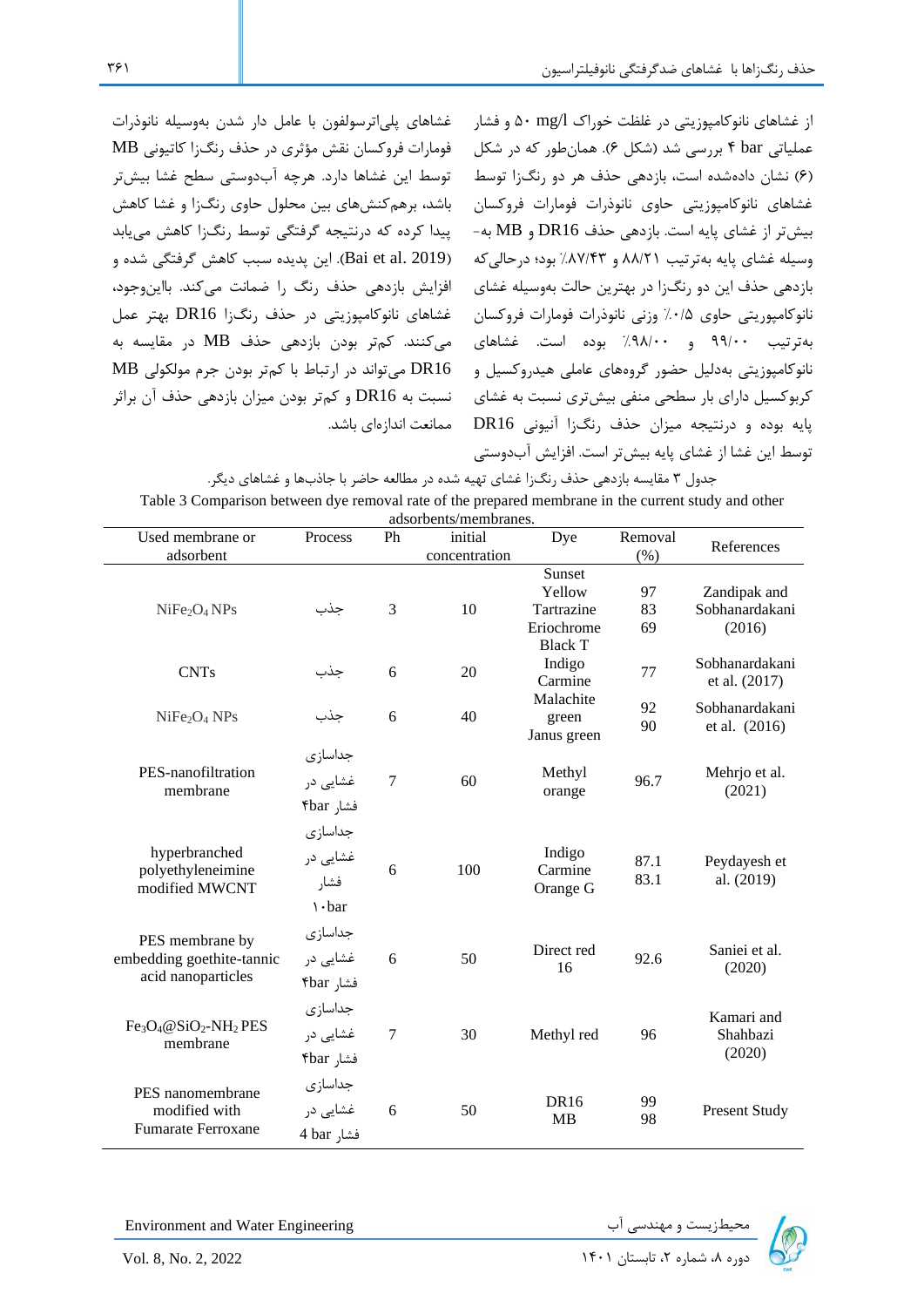در جدول )3( نتایج حاصل از چندین مطالعه مختلف در زمینه استفاده از جاذبها و غشاهای نانوفیلتراسیون پلی- اترسولفون عامل دار شده بهمنظور حذف رنگزا از محیط آبی با یکدیگر مقایسه شدهاند. همانطور که مشاهده میشود، بازدهی حذف رنگزا توسط غشای نانوکامپوزیتی تهیهشده در این مطالعه از بازدهی حذف غشاهای مشابه بیشتر است. از این رو، روش ارائه شده در این پژوهش روشی پربازده جهت حذف رنگزا از محیط آبی به شمار میرود. بهعبارتدیگر، افزودن گروههای عاملی آبدوست هیدروکسیل و کربوکسیل از طریق اضافه کردن نانوذرات فومارات فروکسان به ساختار غشای پلیاترسولفون سبب افزایش بازدهی حذف رنگزا توسط این غشا شده است.

## **-4 نتیجه گیری**

پژوهش حاضر با هدف بررسی کارایی غشای نانوکامپوزیت ساخته شده از نانوذرات اکسید تیتانیوم سیاه اصالح شده برای حذف فلز سنگین سرب از پسابهای نفتی انجام گرفت که براساس آن نتایج زیر بهدست آمد:

-1 با توجه به نتایج حاصل غشاء با غلظت l/mg 0/05 از نانوذرات تیتانیوم دیاکسید سیاه در مدتزمان min، 50 فشار bar 145 و pH برابر 8/5 بیشترین کارایی را در حذف و دفع فلزات سنگین و نمک داشت.

-2 مقدار شار عبوری نمک سدیمسولفات با افزایش غلظت نانوذرات تیتانیوم دیاکسید سیاه افزایش داشته در حالیکه مقدار دفع تا غلظت l/mg 0/01 کاهش چندانی نداشت اما پسازآن با افزایش بیشتر غلظت نانوذرات )l/mg 0/05)، فواصل روی سطح غشاء زیاد شد که موجب کاهش درصد J., 382, 122919. DOI: 10.1016/j.cej.2019.122919.

- Balkanloo, P. G., Mahmoudian, M. and Hosseinzadeh, M. T. (2020). A comparative study between MMT-Fe3O4/PES, MMT-HBE/PES, and MMT-acid activated/PES mixed matrix membranes. Chem. Eng. J., 396, 125188. DOI: 10.1016/j.cej.2020.125188.
- Barzegar, H., Zahed, M. A. and Vatanpour, V. (2020). Antibacterial and antifouling properties of Ag3PO4/GO nanocomposite blended polyethersulfone membrane applied in dye separation. J. Water Process Eng., 38, 101638. DOI: 10.1016/j.jwpe.2020.101638.

Environment and Water Engineering دوره بازیست و مهندسی آب ( Environment and Water Engineering<br>دوره ۸، شماره ۲، تابستان ۱۴۰۱ I۴۰۱ اوستان ۱۴۰۱ 2022 2, 2022 Avol. 8, No. 2, 2022

حذف شد. بهطــور کلـــی در نتیجـــه افزایـش تخلخـل و بهبهود آبدوسهتی، شار عبوری از غشاء افزایهش یافت.

-3 با افزایش غلظت نانوذرات تیتانیوم دیاکسید سیاه آهنگ رسوبگذاری بر سطح غشاء هم افزایش یافت، بهطوری که در غشاء با غلظت l/mg 0/05 حداکثر میزان رسوب مشاهده شد.

-4 با توجه به ضرایب همبستگی  $\mathbb{R}^2$  دادههای جذب از مدل $\cdot$ سینتیکی شبه مرتبه دوم و دادههای تعادلی از ایزوترم النگمویر بهتر پیروی میکنند. بر اساس پارامترهای به دست آمده از مدلهای سینتیکی و ایزوترمی مشخص گردید که جذب شیمیایی کنترل کننده فرآیند جذب است.

در پایان پیشنهاد میگردد در سایر مطالعات مشابه نسبت به ارزیابی کارایی نانوذرات اکسید تیانیوم سیاه در حذف سایر فلزات سنگین از پسابهای نفتی اقدام گردد و به بررسی کارایی سایر نانوذرات اصالح شده در حذف فلزات سنگین از پسابهای نفتی با استفاده از فرآیند اسمز مستقیم پرداخته شود.

**دسترسی به داده ها**

دادهها حسب درخواست، از طرف نویسنده مسئول از طریق ایمیل قابل ارسال است.

#### **تضاد منافع نویسندگان**

نویسندگان این مقاله اعالم می دارند که هیچ تضاد منافعی در رابطه با نویسندگی و یا انتشار این مقاله ندارند .

#### **References**

- Bai, L., Liu, Y., Ding, A., Ren, N., Li, G. and Liang, H. (2019). Fabrication and characterization of thin-film composite (TFC) nanofiltration membranes incorporated with cellulose nanocrystals (CNCs) for enhanced desalination performance and dye removal. Chem. Eng. J., 358, 1519-1528. DOI: 10.1016/j.cej.2018.10.147.
- Bai, L., Wu, H., Ding J., Ding, A., Zhang X., Ren, N., Li, G. and Liang, H. (2020). Cellulose nanocrystal-blended polyethersulfone membranes for enhanced removal of natural organic matter and alleviation of membrane fouling. Chem. Eng.

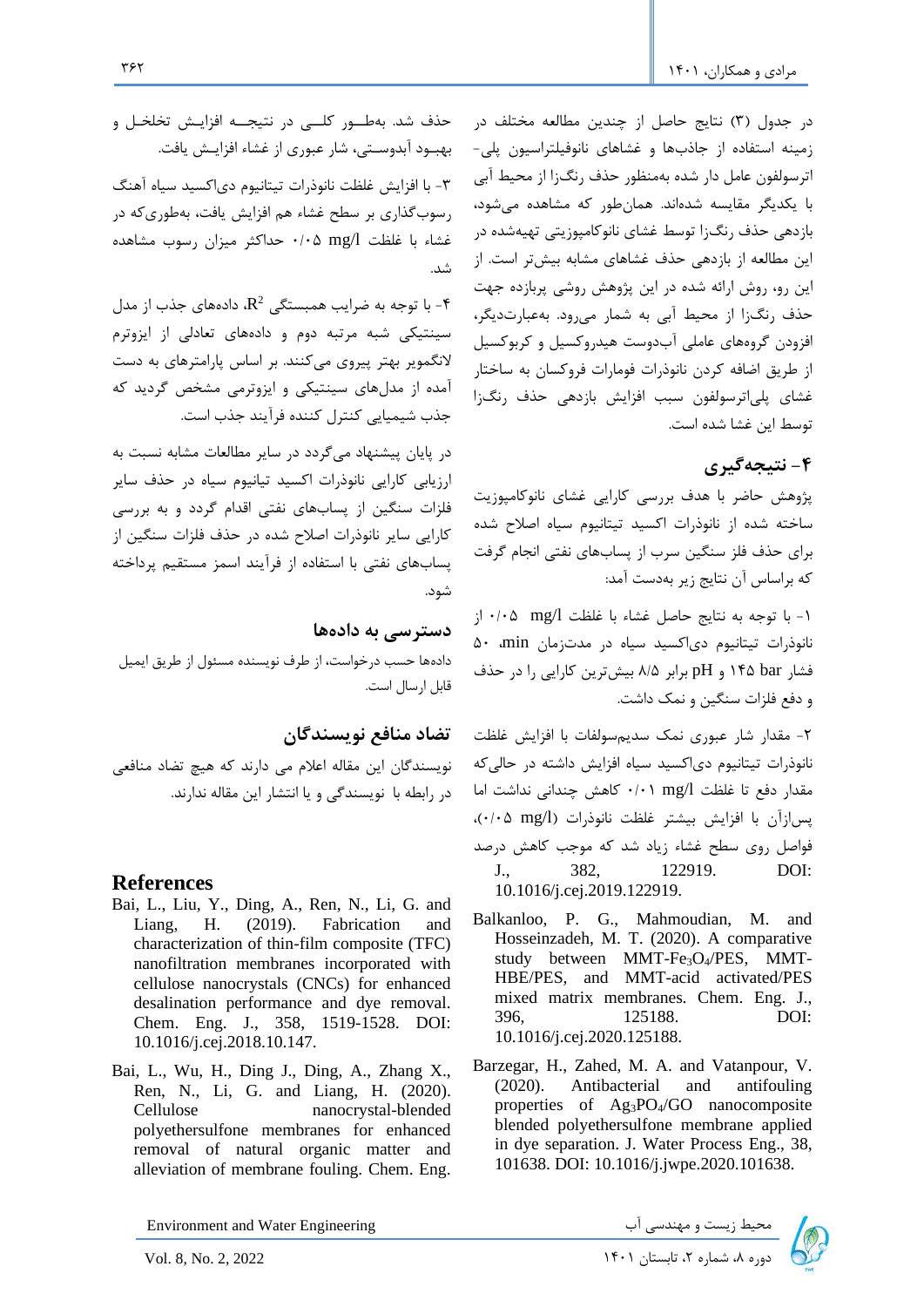- Chen, W., Su, Y., Peng, J., Zhao, X., Jiang, Z., Dong, Y., Zhang, Y., Liang, Y. and Liu, J. (2011). Efficient wastewater treatment by membranes through constructing tunable antifouling membrane surfaces. Environ. Sci. Technol., 45(15), 6545-6552. DOI: 10.1021/es200994n.
- Cortalezzi, M. M., Rose, J., Wells, G. F., Bottero, J. Y., Barron, A. R. and Wiesner, M. R. (2003). Ceramic membranes derived from ferroxane nanoparticles: a new route for the fabrication of iron oxide ultrafiltration membranes. J. Member. Sci., 227(1-2), 207- 217. DOI: 10.1016/j.memsci.2003.08.027.
- Ghaemi, N., Madaeni, S. S., Daraei, P., Rajabi, H., Zinadini, S., Alizadeh, A., Heydari, R., Beygzadeh, M. and Ghouzivand, S. (2015). Polyethersulfone membrane enhanced with iron oxide nanoparticles for copper removal from water: application of new functionalized Fe3O<sup>4</sup> nanoparticles. Chem. Eng. J., 263, 101- 112. DOI: 10.1016/j.cej.2014.10.103.
- Hamid, M. F., Abdullah, N., Yusof, N., Ismail, N. M., Ismail, A. F., Salleh, W. N., Jaafar, J., Aziz, F. and Lau, W. J. (2020). Effects of surface charge of thin-film composite membrane on copper (II) ion removal by using nanofiltration and forward osmosis process. J. Water Process Eng., 33, 101032 DOI: 10.1016/j.jwpe.2019.101032.
- Kamari, S. and Shahbazi, A. (2020). Biocompatible  $Fe_3O_4@$  $SiO<sup>2</sup>-NH<sub>2</sub>$ nanocomposite as a green nanofiller embedded in PES–nanofiltration membrane matrix for salts, heavy metal ion and dye removal: long–term operation and reusability tests. Chemosphere 243, 125282. DOI: 10.1016/j.chemosphere.2019.125282.
- Koulivand, H., Shahbazi, A., Vatanpour, V. and Rahmandoust, M. (2020). Development of carbon dot-modified polyethersulfone membranes for enhancement of nanofiltration, permeation and antifouling performance. Sep. Purif. Technol., 230, 115895. DOI: 10.1016/j.seppur.2019.115895.
- Lin, Y., Shen, Q., Kawabata, Y., Segawa, J., Cao, X., Guan, K., Istirokhatun, T., Yoshioka, T. and Matsuyama, H. (2020). Graphene quantum dots (GQDs)-assembled membranes with intrinsic functionalized nanochannels for high-performance nanofiltration. Chem. Eng. J., 127602. DOI: 10.1016/j.cej.2020.127602.
- Mahmoudian, M., Balkanloo, P. G. and Nozad, E. (2018). A facile method for dye and heavy metal elimination by pH sensitive acid activated montmorillonite/polyethersulfone nanocomposite membrane. Chinese J. Polym. Sci., 36(1), 49-57. DOI: 10.1007/s10118-018- 2004-3.
- Makhetha, T. and Moutloali, R. (2021). Incorporation of a novel Ag–Cu@ ZIF-8@ GO nanocomposite into polyethersulfone membrane for fouling and bacterial resistance. J. Member. Sci., 618, 118733. DOI: 10.1016/j.memsci.2020.118733.
- Marjani, A., Nakhjiri, A. T., Adimi, M., Jirandehi, H. F. and Shirazian, S. (2020). Effect of graphene oxide on modifying polyethersulfone membrane performance and its application in wastewater treatment. Sci. Rep., 10 (1), 1-11. DOI: 10.1038/s41598-020- 58472-y.
- Mehrjo, F., Pourkhabbaz, A. and Shahbazi, A. (2021). PMO synthesized and functionalized by p-phenylenediamine as new nanofiller in PES-nanofiltration membrane matrix for efficient treatment of organic dye, heavy metal, and salts from wastewater. Chemosphere 263,128088. DOI: 10.1016/j.chemosphere.2020.128088.
- Moattari, R. M., Rahimi, S., Rajabi, L. and Derakhshan, A. A. (2015). Statistical investigation of lead removal with various functionalized carboxylate ferroxane nanoparticles. J. Hazard. Mater., 283, 276- 291. DOI: 10.1016/j.jhazmat.2014.08.025.
- Moradi, G., Zinadini, S. and Rajabi, L. (2020a). Development of high flux nanofiltration membrane using para-amino benzoate ferroxane nanoparticle for enhanced antifouling behavior and dye removal. Process Saf. Environ. Prot., 144, 65-78 DOI: 10.1016/j.psep.2020.06.044
- Moradi, G., Zinadini, S. and Rajabi, L. (2020b). Development of the tetrathioterephthalate filler incorporated PES nanofiltration membrane with efficient heavy metal ions rejection and superior antifouling properties. J. Environ. Chem. Eng., 8(6), 104431. DOI: 10.1016/j.jece.2020.104431.
- Oulad, F., Zinadini, S., Zinatizadeh, A. A. and Derakhshan, A. A. (2020). Fabrication and characterization of a novel tannic acid coated boehmite/PES high performance antifouling

Environment and Water Engineering دوره به شماره توره مهندسی آب سال 1401 Environment and Water Engineering<br>اوره ۸، شماره ۲ ، تابستان ۱۴۰۱ .